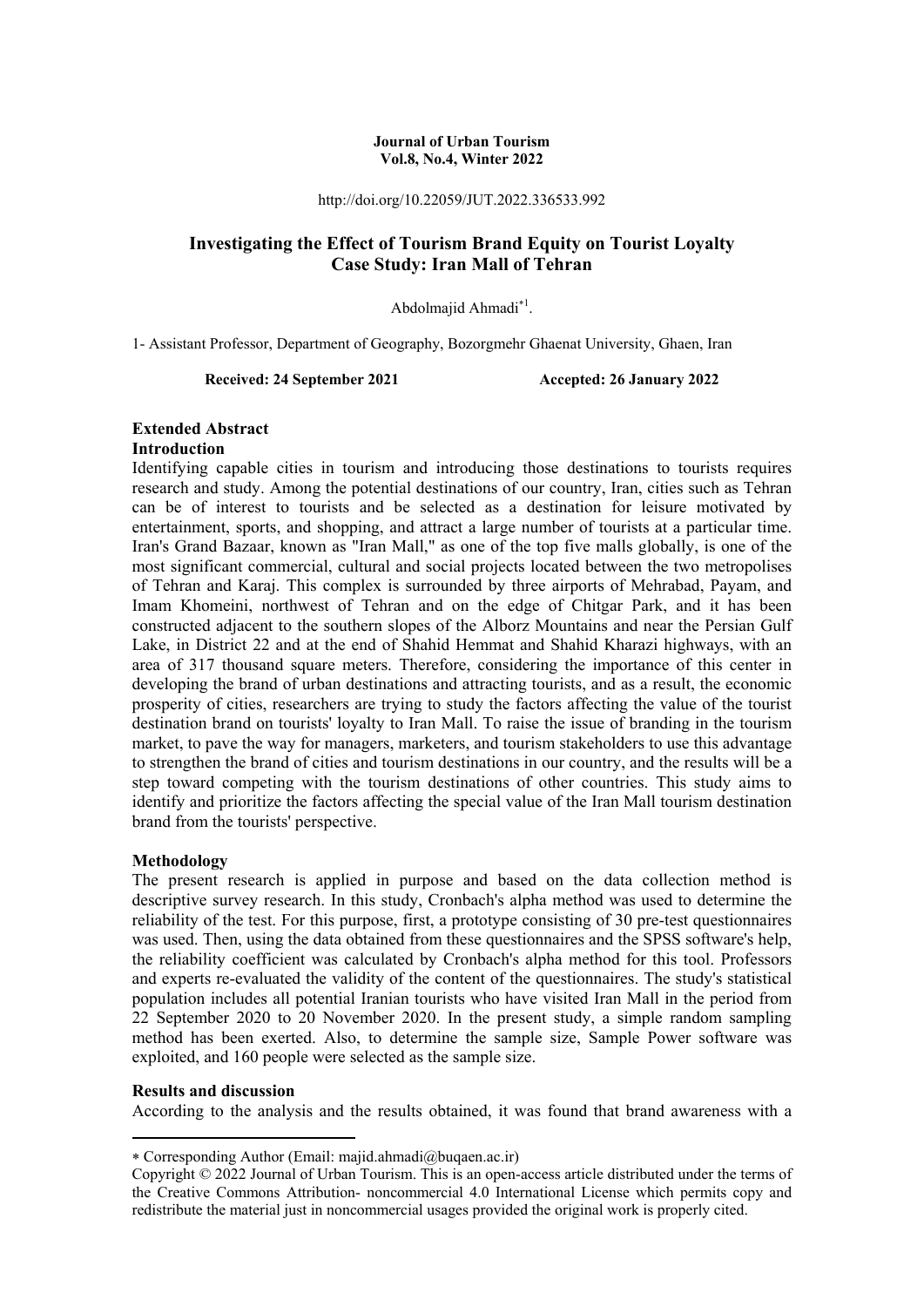coefficient of 0.410, brand image with a coefficient of 0.235, and perceived quality with a coefficient of 0.212 have the most significant impact on brand equity. Also, brand equity with a coefficient of 0.540, brand image with a coefficient of 0.203, perceived value with a coefficient of 0.164, and perceived quality with a coefficient of 0.101 have the most significant impact on brand loyalty. Thus, it is clear that brand equity, along with brand image criteria, perceived value, and perceived quality, can lead to loyalty to the target brand.

#### **Conclusion**

In fact, looking at the situation of the Iran Mall commercial and entertainment center, which is the largest property in the country, and examining data, statistics, figures, and field observations, it can be seen that this center has not yet been properly introduced in the country and the world, and it faces global management, marketing, and branding challenges. Therefore, as the analysis of the findings showed, brand awareness with a path coefficient of 0.410 has the most significant impact on brand equity, which suggests that managers should pay special attention to the design and introduction of the symbol or logo of the collection to identify and distinguish Iran Mall from other commercial-entertainment centers in the eyes of tourists so that by hearing or seeing the symbol and logo, it is quickly associated with the audience. On the other hand, brand equity with a path coefficient of 0.540 has the greatest impact on loyalty to the destination, indicating that planners and relevant managers should consider factors such as high-quality services to create a pleasant feeling and encourage tourists to spend, emphasize and pay attention. Obviously, the realization of these cases requires careful market research and comprehensive management of the collection with other relevant organizations.

**Keywords:** Urban Tourism, Tourism Brand, Tourist Loyalty, Iran Mall.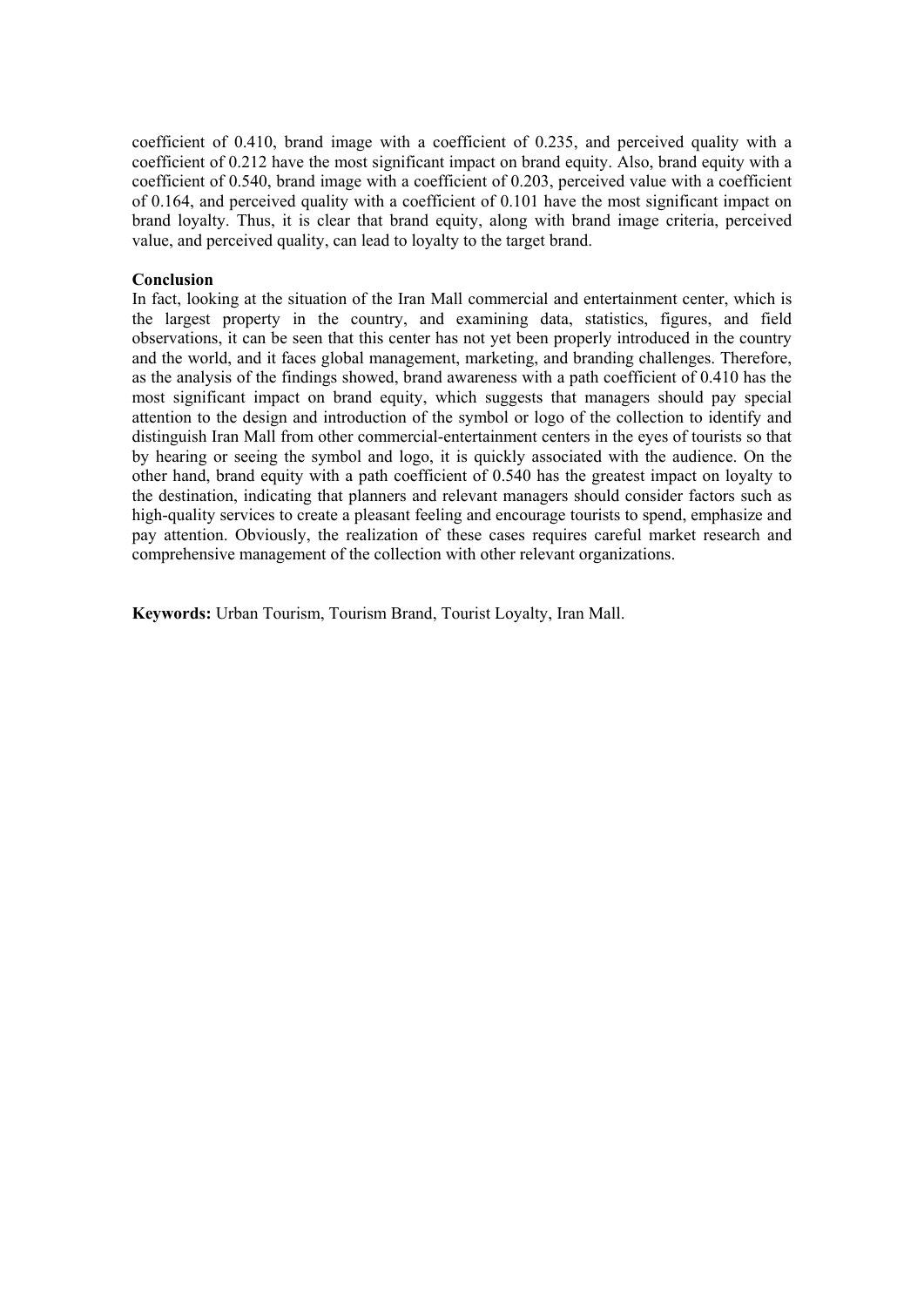# **فصلنامه گردشگري شهري، دورة ،8 شمارة ،4 زمستان 1400 صص. 59-71**

http://doi.org/10.22059/JUT.2022.336533.992

# **بررسي تأثير ارزش ويژه برند گردشگري بر وفاداري گردشگران مطالعه موردي: ايران مال تهران**

**–** استاديار گروه جغرافياي دانشگاه بزرگمهر قائنات، قائن، ايران <sup>1</sup> **عبدالمجيد احمدي**

**تاريخ دريافت: 1400/07/02 تاريخ پذيرش: 1400/11/06**

### **چكيده**

در قرن بيست و يكم رقابت شهرها براي جذب گردشگر بيشتر اهميت شاياني به خود گرفته اسـت . جاذبـههـاي گردشگري در مقاصد شهري به دليل تأثير جهانيشدن و تأكيد بر برند سازي بهعنوان عنصر ملموس و فيزيكـي بهخصوص در مقصدهاي شهري بيشتر شبيه هم شدهاند. چنين امري رقابت براي متمايز ساختن جذب گردشـگر را دشوار ساخته است. در اين راستا هدف پژوهش شناسايي و اولويتبندي عوامل مؤثر بر ارزش ويژه برند مقصد گردشگري ايران مال از ديدگاه گردشگران ميباشد. اين پژوهش توصيفي و از نوع پيمايشي بـوده اسـت. جامعـه آماري تحقيق شامل كليه گردشگران بالقوه ايراني، مي باشد كه در بازه زماني 1 مهرماه الي 30 آبـان مـاه 1399 از ايران مال بازديد كردهاند. در پژوهش حاضر، از روش نمونـهگيـري تـصادفي سـاده بهـره گرفتـهشـده اسـت. همچنين، بهمنظور تعيين حجم نمونه از نرمافزار Power Sample استفاده گرديد كه تعـداد 160 نفـر بـهعنـوان حجم نمونه تعيين گرديد. نتايج پژوهش نشان ميدهد كه آگاهي از برند با ضريب مسير ،0/410 تصوير برنـد بـا ضريب مسير 7۳۵٪ و كيفيت ادراكشده با ضريب مسير ۰/۲۱۲ بيشترين تـأثير را بـر ارزش ويـژه برنـد دارنـد. همچنين، ارزش ويژه برند با ضريب مسير ،0/540 تصوير برند بـا ضـريب مـسير 0/203 و ارزش ادراكشـده بـا ضريب مسير 0/164 و كيفيت ادراكشده با ضريب مسير 0/110 بيشترين تأثير را بـر وفـاداري بـه برنـد دا رنـد. بنابراين، بهوضوح روشن است كه ارزش ويژه برند به همراه معيارهاي تصوير برند، ارزش ادراك شـده، و كيفيـت ادراكشده ميتوانند منجر به وفاداري به برند مقصد شوند.

**واژگان كليدي:** گردشگري شهري، برند گردشگري، وفاداري گردشگران، ايران مال.

Email: majid.ahmadi@buqaen.ac.ir مسئول نويسنده .1

**.**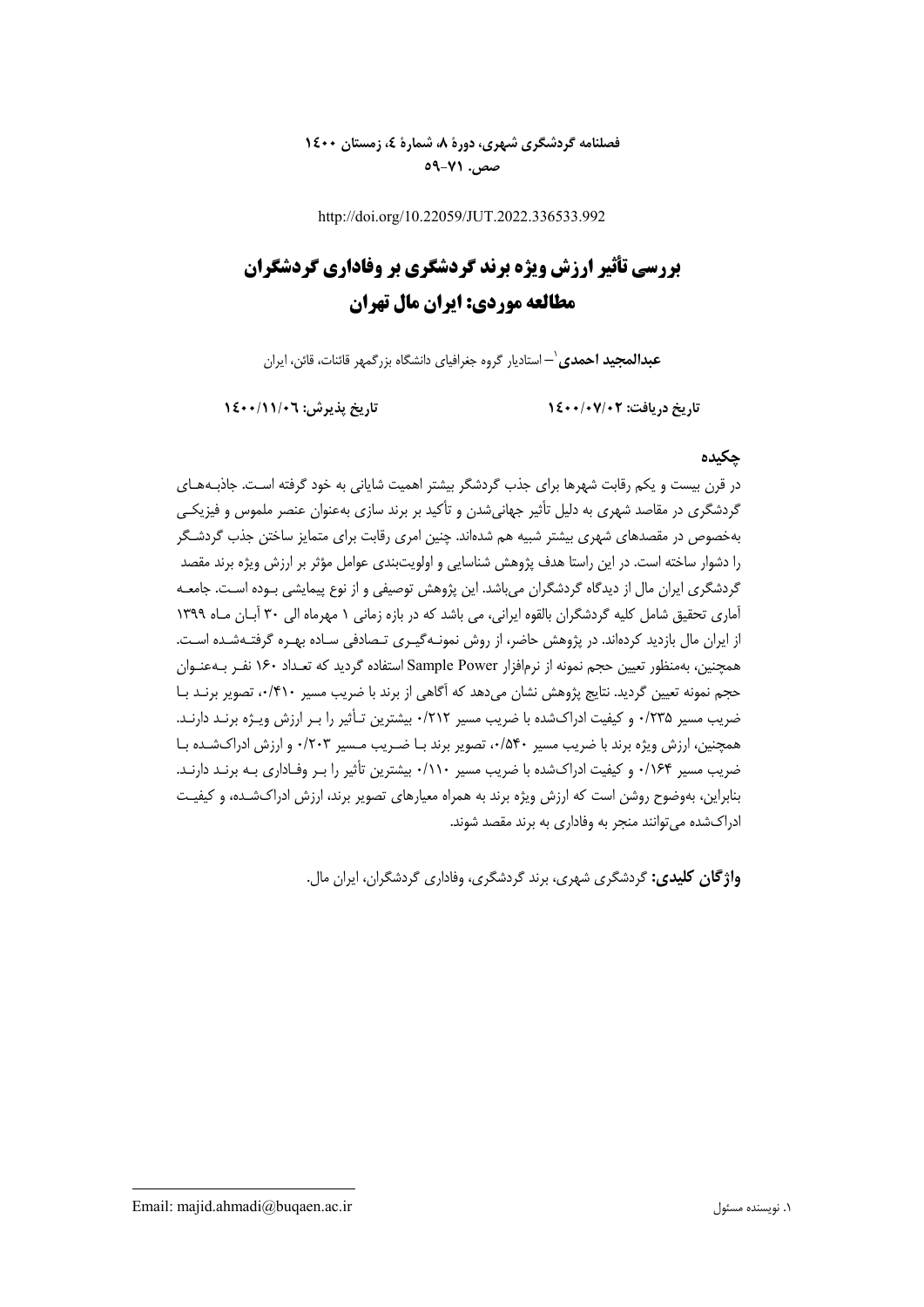#### **مقدمه**

گردشگري ازجمله عواملي است كه در جوامع امروز ميتواند نقش مهمي در ايجاد نظم يا بـرهم خـوردن نظـم عمــومي داشته باشد. رشد و توسعه فعاليتهاي گردشگري ميتواند باعث بروز تغييرات عميق در بسياري از شاخصهاي عينــي و ذهني و ويژگيهاي كلان اقتصادي، اجتماعي، فرهنگي و محيطي جوامـع مقـصـد شــود (رمـضان زاده لـسبوئي:1394، 312). امروزه صنعت گردشگري بهعنوان مهمترين بخش در حال رشد در اقتصادهاي مدرن امروزي محسوب مـيشـود. صنعت گردشگري صنعتي پويا با ويژگيهاي منحصربهفرد است كه بخش مهمي از فعاليتهاي اقتصادي و غيراقتـصادي كشورهاي توسعهيافته و درحالتوسعه را به خود اختصاص داده است (جلاليان:1397، 74). گردشگري نيروي محرك براي توسعه اقتصادي به شمار ميآيد. از يكسو توسعه گردشگري ميتواند افزايش ورود گردشگران، افزايش درآمد، اشـتغال و افزايش درآمدهاي دولت را به همراه داشته باشد و از سوي ديگر مزايـاي اجتمـاعي، فرهنگـي و محيطـي نيـز دارد و بـه صيانت از فرهنگها كمك ميكند. بنابراين مهمترين وظيفه گردشگري ترويج و تقويت صلح و درك متقابل ميان مـردم است. بهاينترتيب ميتوان گفت كه گردشگري بيش از يك صنعت است (بيـات و همكـاران:1392، 123). درزمـاني كـه مكانهاي گردشگري-تفريحي چندمنظوره بهصورت جهاني براي اهـدافي ماننـد جـذب گردشـگر، سـرمايه و اسـتعدادها (نيروي انساني) و اهداف متعدد ديگر باهم رقابت ميكنند، مفاهيم برند سازي بهصورت فزايندهاي از جهان تجارت قرض گرفتهشده است. برند سازي فرايند ايجاد يك شعار از يك پيام و سپس طراحي نماد يا آرم كـه هـم بـه صـورت شـعار بـا بازديدكنندگان بالقوه ارتباط برقرار كرده و تصويري از ويژگيها، مزايا و ارزشهاي آن را ارائه مينمايد (نسجاي كـامراني و همكاران:1396، 96). گردشگري بهعنوان يكي از سريعترين بخشهاي اقتصادي در حال رشد اسـت، بـهگونـهاي كـه سازمان گردشگري پيشبيني ميكند كه در سال 2020 تعداد گردشگران به 1/5 ميليـارد نفـر خواهـد رسـيد ( & Shaw 2004:25 ,Wilihams(. صنعت گردشگري داراي اشكال مختلف و انواع گوناگوني است كه بسته به شـرايط محيطـي و سرزميني متفاوتاند. ازجمله شاخههاي آن ميتوان به برنامهريزي در زمينه توريسم شهري اشاره كـرد. توريـسم شـهري زمينه جديد مطالعاتي است كه در زمينه شهر و قابليت هاي مختلف آن ازجمله معماري، بافت، ساخت، فرهنـگ و غيـره و در جهت جذب گردشگر و توريست بحث ميكند (فني و محمدنژاد15:1389،). در عصــر كنــوني مســئولين شـــهري در جســتجوي راهي براي بازاريابي شهرها هسـتند. در ايـن رابطـه برنـد سـازي شــهري راهبــردي بــراي افــزودن مزيـت رقابتي بهوسيله فراهم نمـودن تصـوير، منبعـي بـراي ارزش بالاي اقتـصادي، اهميــت فرهنگــي و سياســي و توسعه اقتصادي و اجتماعي قاطع است. هدف اصـلي اين بحث فراهم آوردن جذابيت بيشتر بـراي سـرمايهگذاري، جـذب گردشگران و ساكنين بالقوه بـا عنايـت بــه توســعه جوامــع و بازســازي هويــت محلــي اســت (konig,2011:5). درواقع برند يك شهر در گردشگري لبه برنـده شـهر در رقابت هاي اقتصــادي و اجتمــاعي بــراي توســعه گردشگري است. توسعه گردشگري علاوه برداشتن جنبههاي مثبت اقتصادي ميتواند بـه نزديكــي بـين انـسانهـا بـا مليـتهـاي متفاوت و صلح پايدار منجر شود. از سوي ديگر شهرها در فرايند جهانيشدن هويـت مكاني خود را از دست مـيدهنـد و فرمها و الگوهـاي يكساني را ميپذيرند. بنابراين، لازم اسـت عـلاوه بـر حفظ هويتهاي محلـي خـود بـا فـراهم آوردن خـدمات متمــايز زمينــه را بــراي توســعه برنــد خــود فـــراهم كنـد (سـپهرنيا25:1390،). ازآنجـاييكـه مقـصدها مكانهايي هستند كه مردم آنها را بهمنظور تجربهاي و بر اساس دركي كه از خصيصه خاصي از جاذبه حاصلشده است، براي اقامت و سفر انتخاب ميكنند، ميتوان با استفاده از روشهاي برنامهريزي براي آنها يك برند ايجاد كرد كه بـدين ترتيب، گردشگران در هنگام انتخاب بين مقصدي كه به برند تبديلشده و رقباي آن، به خاطر جايگاه بهتري كـه برنـد در ذهنها دارد، مقصد داراي برند را ترجيح دهند. اينگونه است كه امروزه توجه صرف، به زيرساختهاي سخت از بين رفته و تمركزي قابلتوجه به زيرساختهاي نرم، طرحريزي شهري نظير طرحريزي يك تصوير ذهني خوب يا ساخت يك برند براي شهر در حال شكلگيري است (جعفري و همكاران:1396، 76). اغلب مطالعات پيشين به اين نتيجه رسـيدهانـد كـه تصوير ذهني مقصد گردشگري و ارزش ادراكشده مهمترين پيشنيازهاي رضايت گردشگر هستند و تأثير زيادي بر رفتار گردشگر در زمين انتخاب مقصد گردشگري دارند. از سوي ديگر تصوير ذهني مثبت مقصد گردشگري و ادراك گردشگر از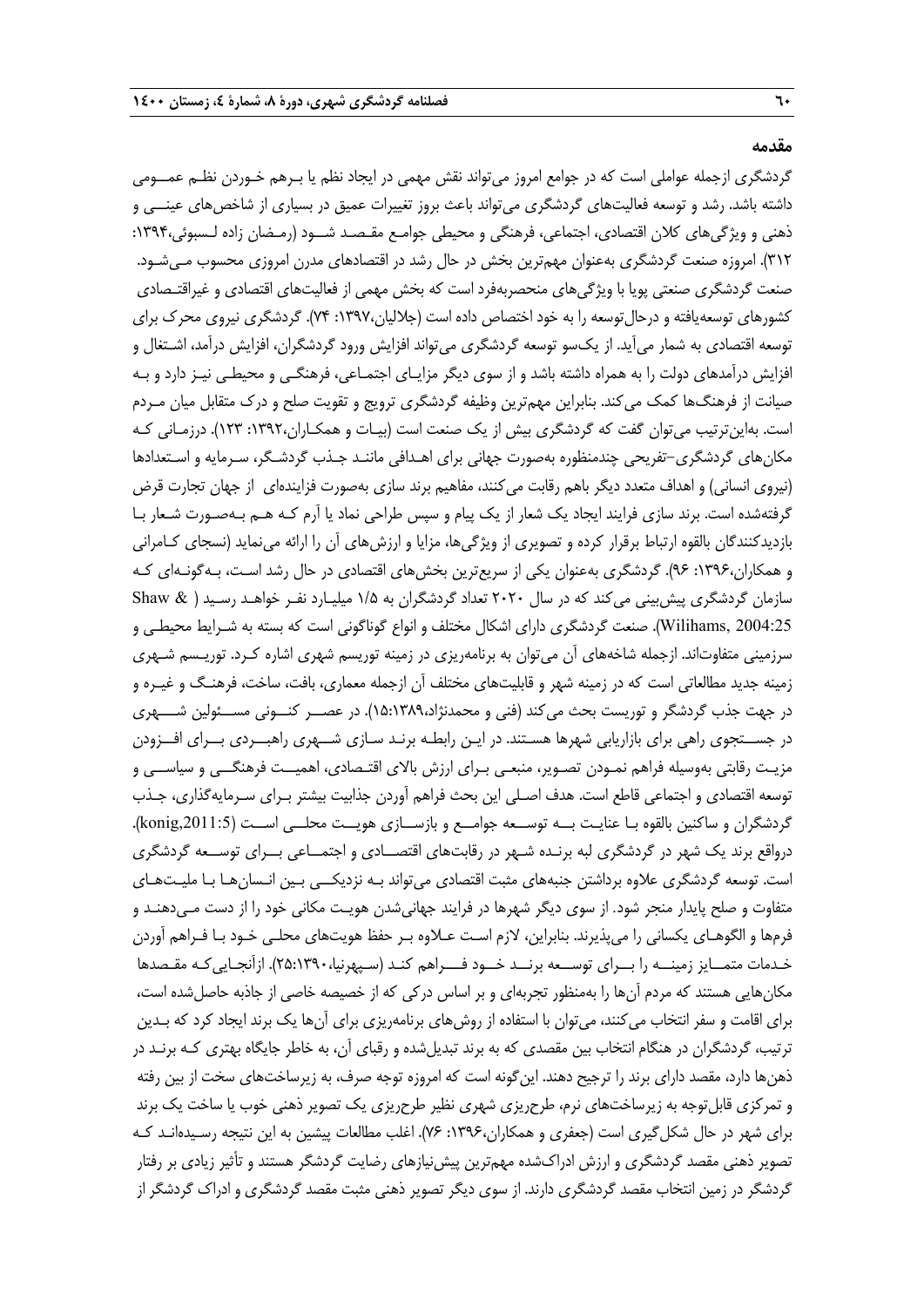ارزش مقصد گردشگري ميتواند بروندادهاي ارزشمند متعددي را داشته باشد. براي مثال ميتوان به تمايل گردشگران به بازديد مجدد از آن مقصد گردشگري و تمايل آنها به توصيه مقصد گردشگري موردنظر نزد دوستان و آشنايان (ارتباطات دهانبهدهان درباره مقصد گردشگري) اشاره كرد (غفاري و همكـاران:1393، 553). رضـايت گردشـگران هـدف درخـور توجهي براي توسعه صنعت گردشگري به شمار ميآيد. اين رضايت از دو بعد متفاوت ناشي ميشود: نخستين بعد مرتبط با انتظار گردشگر پيش از سفر است و دومين بعد خدمات ارائهشده پس از سفر گردشگر را بر اساس تجـارب واقعـي توجيـه ميكند. به عبارت ساده، رضايت گردشگر مستقيماً تحت تأثير انتظارات گردشـگر و ارزش درك شـده آن قـرار مـيگيـرد. نتيجه اصلي رضايت گردشگر كه در بازديد مجدد از مقاصد گردشگري در كوتاهمدت و بلندمدت تأثير ميگذارد وفاداري به مقصد است. وفاداري به تعهدي قوي براي خريد مجدد محصول يا خدمتي برتر در آينده، بـاوجود تأثيرهـا و تـلاشهـاي بازاريابي بالقوه رقبا، اطلاق ميشود. وفاداري برند سهم بازار برند را افزايش ميدهد. وفاداري برند سهم بـازار تـصاعدي، مقاومت در برابر گزينههاي رقابتي برند و طرفداران مثبت دهانبهدهان را افزايش ميدهـد (كروبـي:1398، 25). مـديران صنعت گردشگري همواره با چالش جذب گردشگر منطقه خود، جلب رضايت مندي و وفاداري مواجـه هـستند. مـديران و دستاندركاران گردشگري شهري تهران بخصوص مديران ايران مال از اين قضيه مستثني نيستند چرا كـه درآمـدي كـه هزينه گردشگران در اين مجموعه به وجود ميآيد ميتواند بهعنوان يك منبع مالي مهم در نظر گرفته شود و از طريق آن به كيفيت خدمات، ايجاد اشتغال و ... پرداخت. بنابراين ضرورت توجه بـه جـذب گردشـگر امـر مهمـي اسـت كـه ميـسر نميشود مگر با 1) شناخت ابعاد مختلفي كه ميتواند موجبات رضايت گردشگران را فراهم نمايد و 2) بهبود عملكرد ارائه خدمات در بخشهاي مختلف. توجه به رضايت گردشگران بهعنوان شاخصي مهم مطرح است كه ميتوان بهقـصد آنـان براي بازگشت و پيشنهاد مقصد به ديگران عمل كند. با توجه به اهميت برند گذاري مقصد، توسعه چارچوبي قابـل قبـول، منسجم و كلي براي استفاده از تئوري برند سازي مقاصد گردشگري لازم و ضروري به نظر ميرسد. بديهي است كـه بـا توجه به تفاوتهاي فرهنگي، اجتماعي و خصوصيات مقاصد گردشگري مختلف، هر مقصد چارچوب برند گـذاري خـاص خود را خواهد داشت. متأسفانه در كشور ما توجه كمي به مقاصد گردشگري شده است و بسياري از جاذبههاي اين مقاصد آنچنانكه بايدوشايد معرفي نشده است. بسياري از افراد درك مناسبي از مقاصد گردشگري ندارند و به معني ديگـر برنـد مقاصد گردشگري در كشور ما، در دوران طفوليت خود قرار دارد. در اين زمينه، شناسايي عواملي كه باعث ميشـود ارزش ويژه برند مقصد گردشگري از طريق ادراكات گردشگران بالا رود ميتواند در فرآينـد برنـد سـازي و بازاريـابي بلندمـدت مقصد، مفيد واقع شود.

شناسايي شهرهاي توانمند در حوزه گردشگري و معرفي آن مقاصد به گردشگران نياز به تحقيـق و مطالعـه دارد . در بـين مقاصد توانمند كشورمان ايران، شهرهايي مانند شهر تهران ميتواند موردتوجه گردشگران واقعشده و بهعنـوان مقـصدي براي گذران اوقات فراغت باانگيزه تفريح و ورزش، خريد انتخاب شود و در دوره زماني خاص تعداد كثيري از گردشـگران را به خود جلب كند. بازار بزرگ ايران موسوم به «ايران مال» بهعنوان يكي از پنج مـال برتـر جهـان جـزء عظـ يمتـرين پروژههاي تجاري، فرهنگي و اجتماعي است كه بين دو كلانشهر تهران و كرج واقعشده است. اين مجموعه احاطهشـده در ميان 3 فرودگاه مهرآباد، پيام و امام خميني (ره)، در شـمال غربـي تهـران بـزرگ و حاشـيه پـارك چيتگـر، هـمجـوار دامنههاي جنوبي رشتهكوههاي البرز و نزديكي درياچه خليجفارس، در منطقه 22 و انتهاي اتوبـان شـهيد همـت و شـهيد خرازي در زميني به مساحت 317 هزار مترمربع احداثشده است. لذا با توجه به اهميت اين مركز در توسعه برنـد مقاصـد شهري و جذب گردشگران و درنتيجه رونق اقتصادي شهرها، محققان بامطالعه پيش رو سعي دارنـد، بـه بررسـي عوامـل مؤثر بر ارزش برند مقصد گردشگري بر وفاداري گردشگران به ايران مال بپردازند، تا ضمن مطرح كردن بحث برند سازي در بازار گردشگري، زمينه و بستر استفاده از اين مزيت را براي مديران، بازاريابان و ذينفعـان گردشـگري جهـت تقويـت برند شهرها و مقاصد گردشگري كـشورمان را همـوار سـازند و نتـايج حاصـل از آن گـامي در جهـت رقابـت بـا مقاصـد گردشگري ديگر كشورها باشد. هدف پژوهش شناسايي و اولويتبندي عوامل مؤثر بر ارزش ويژه برند مقصد گردشـگري ايران مال از ديدگاه گردشگران ميباشد. با توجه به هدف پژوهش فرضيههاي زير مطرح ميشود.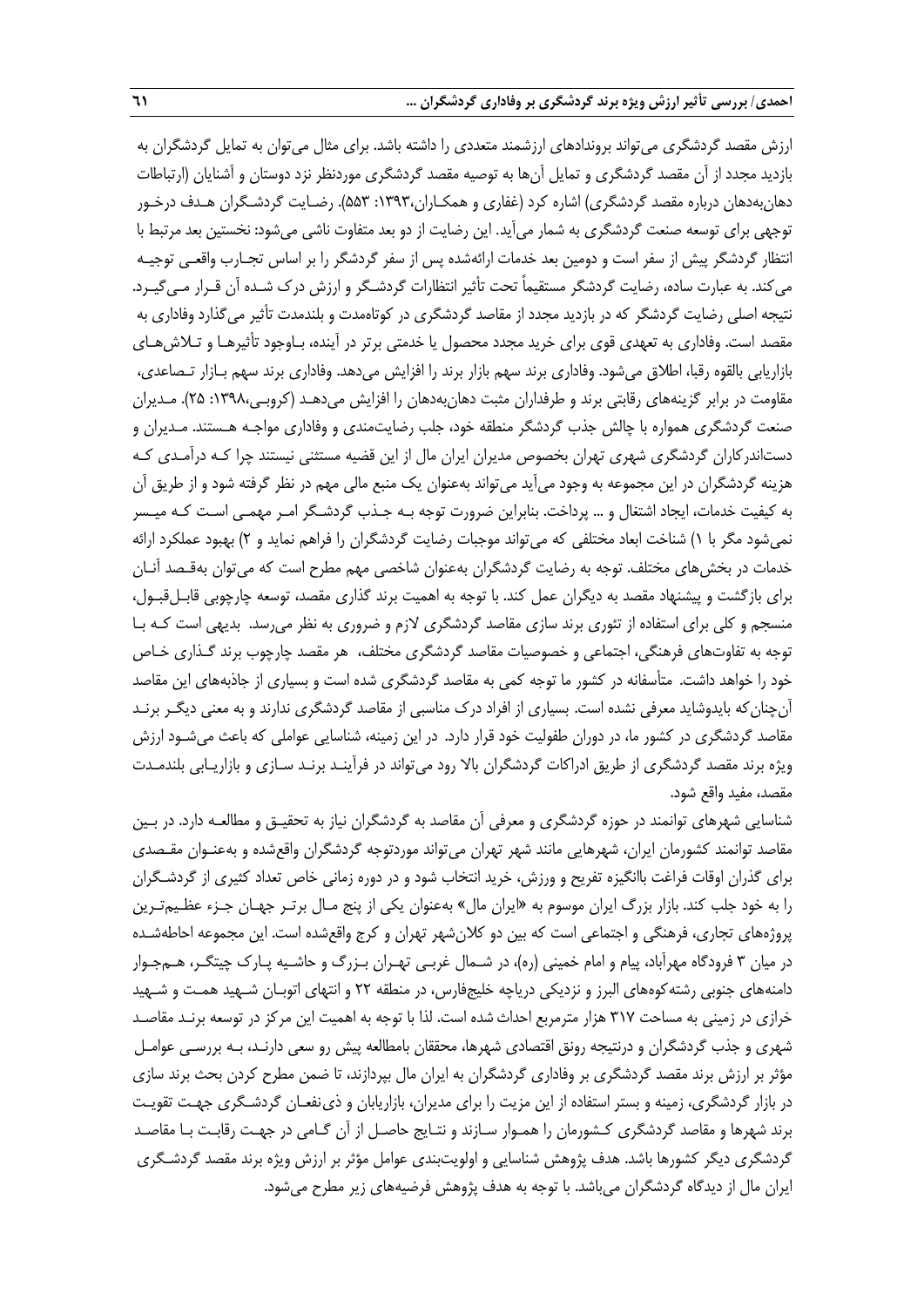-1 آگاهي از برند مقصد ايران مال بر ارزش ويژه برند آن مقصد تأثير معناداري دارد. -2 تصوير برند مقصد ايران مال بر ارزش ويژه برند آن مقصد تأثير معناداري دارد. -3 كيفيت ادراكشده برند مقصد ايران مال بر ارزش ويژه برند آن مقصد تأثير معناداري دارد. -4 تصوير برند بر وفاداري به برند تأثير معناداري دارد. -5 كيفيت ادراكشده بر وفاداري به برند تأثير معناداري دارد.

- -6 ارزش ادراكشده بر وفاداري به برند تأثير معناداري دارد.
- -7 ارزش ويژه برند بر وفاداري به برند تأثير معناداري دارد.

همتي و زهراني (1393) در پژوهشي به بررسي عوامل مؤثر بر رضامندي و وفاداري گردشگران خارجي به اصفهان بهمثابه برند گردشگري پرداختهاند. از بين دوازده فرضيه مطرحشده بر اساس چارچوب نظري و پيشينه پژوهشها، شـش فرضـيه مورد تأييد قرار گرفت. بر اين اساس آگاهي و شناخت گردشـگران از اصـفهان و تـصوير اصـفهان بـهمثابـه يـك مقـصد گردشگري در نزد گردشگران نقش زيادي در كيفيت ادراكشده گردشـگران از خـدمات ارائـهشـده دارد. از طـرف ديگـر تصويري كه گردشگران خارجي از اصفهان در ذهن دارند و آن را تداعي ميكنند نه بهطور مستقيم بلكـه از طريـق ارزش ادراكشده و كيفيت ادراكشده بر رضامندي گردشگران تأثير دارد. رضامندي گردشگران نيز رابطه نيرومندي بـا افـزايش وفاداري گردشگران به مقصد بهصورت افزايش احتمال بازديد مجدد يا توصيه اصـفهان بـه ديگـران دارد. درنهايـت ايـن پژوهش نشان ميدهد كه ميتوان از مدل " ارزش ويژه برند" بهعنوان چارچوب منتظم براي درك مكانيزمهاي تأثيرگذار بر رضامندي و وفاداري گردشگران استفاده كرد. كاظمي و همكاران (1394) در پژوهشي به بررسي تأثير احساس تعلق به مقاصد گردشگري بر رضايت و وفاداري گردشگر مطالعه موردي: گردشگران خارجي سفركرده به شهر اصفهان پرداختهاند. نتايج پژوهش نشان ميدهد احساس تعلق به مقاصد گردشگري اصفهان ميتواند رضايت و وفاداري گردشگر را بهصورت مثبت و معنيداري تحت تأثير قرار دهد؛ همچنين رضايت از مقصد گردشگري اصفهان ميتواند وفاداري را تحت تأثير قرار دهد. درنهايت وفاداري شناختي به مقصد گردشگري ميتواند وفاداري عاطفي و ارادي و همچنـين وفـاداري عـاطفي بـه مقصد گردشگري ميتواند وفاداري ارادي را به آن مقصد گردشگري اصفهان تحـت تـأثير قـرار دهـد. انـصاري و اسـدي (1395) در پژوهشي به ارزيابي وفاداري گردشـگر بـه مقـصد بـا رويكـرد دادهكـاوي گردشـگران داخلـي شـهر اصـفهان پرداختهاند. نتايج حاكي از آن است كه گردشگران را ميتوان به دودسته طبقهبندي كرد: دسته اول در شاخصهاي طول ارتباط با گردشگر و تازگي سفر داراي ميانگيني بالا و در شاخصهاي هزينه و تكرار سفر ميانگيني كمتر از سطح متوسـط دارند، بنابراين جزء مشتريان وفـادار و نـامطمئن هـستند. دسـته دوم در شـاخص تـازگي سـفر ميـانگيني بـالا دارد و در شاخصهاي طول ارتباط با گردشگر، هزينه و تكرار سفر ميانگيني كمتر از سطح متوسط دارنـد، بنـابراين جـزء مـشتريان جديد و نامطمئن هستند. درزيان عزيزي و همكاران (1395) در پژوهشي به تأثير عوامل شناختي و احساسي بر وفـاداري گردشگران به مقصد گردشگري پرداختهاند. پژوهش حاضر در پي يافتن پاسخ اين سؤال بوده كه آيا تبليغات دهانبهدهان بر تصوير ذهني مقاصد، شخصيت مقصد، اعتماد به مقصد، رضايت از مقصد و وفاداري به مقصد تأثير معنـاداري دارد. در اين پژوهش، جز تأثير مستقيم تبليغات شفاهي بر شخصيت و تأثير مستقيم اعتماد بر وفاداري، تأييدشده است. خـوارزمي و ابراهيمي (1396) در پژوهشي به تحليل تأثير تصوير مقصد بر وفاداري گردشگران مطالعه موردي: شهر تبريز پرداختهانـد. نتايج اين پژوهش نشان ميدهد كه تصاوير منحصربهفرد شناختي و عاطفي به ترتيب تأثير مثبتي بر تـصوير كلـي دارنـد همچنين، تصوير كلي بهعنوان واسطه بين انواع تصوير و وفاداري به مقصد عمل ميكند و تأثير مثبت بر تمايل به بازديد و توصية مقصد داشته است انجام آزمون تي جهت بررسي وضع موجود تصاوير نيز وضعيت مطلوب سـه تـصوير را در شـهر تبريز تأييد كرد. كروبي (1398) در پژوهشي به تأثير برند گردشگري شهر يزد در ايجاد رضـايت و وفـاداري گردشـگران داخلي پرداخته است. نتايج اين پژوهش نشان ميدهد كه هويت برند بر رضايت برند تأثير معنيداري (0/93) دارد. دانش برند نيز بر وفاداري برند تأثيري معنادار (0/54) دارد. با توجه به يافتههاي مدل پژوهش، هويت برند از طريق رضايت برند مكانهاي گردشگري شهري در وفاداري به برند را افزايش ميدهد. درنهايت، با توجه به شرايط اقليمي اسـتان، از ميـان پتانسيلهاي وجودي اين خطة ميتوان ظرفيت كويري و انرژي خورشيدي را به منزلة برندي منحصربهفرد معرفـي كـرد.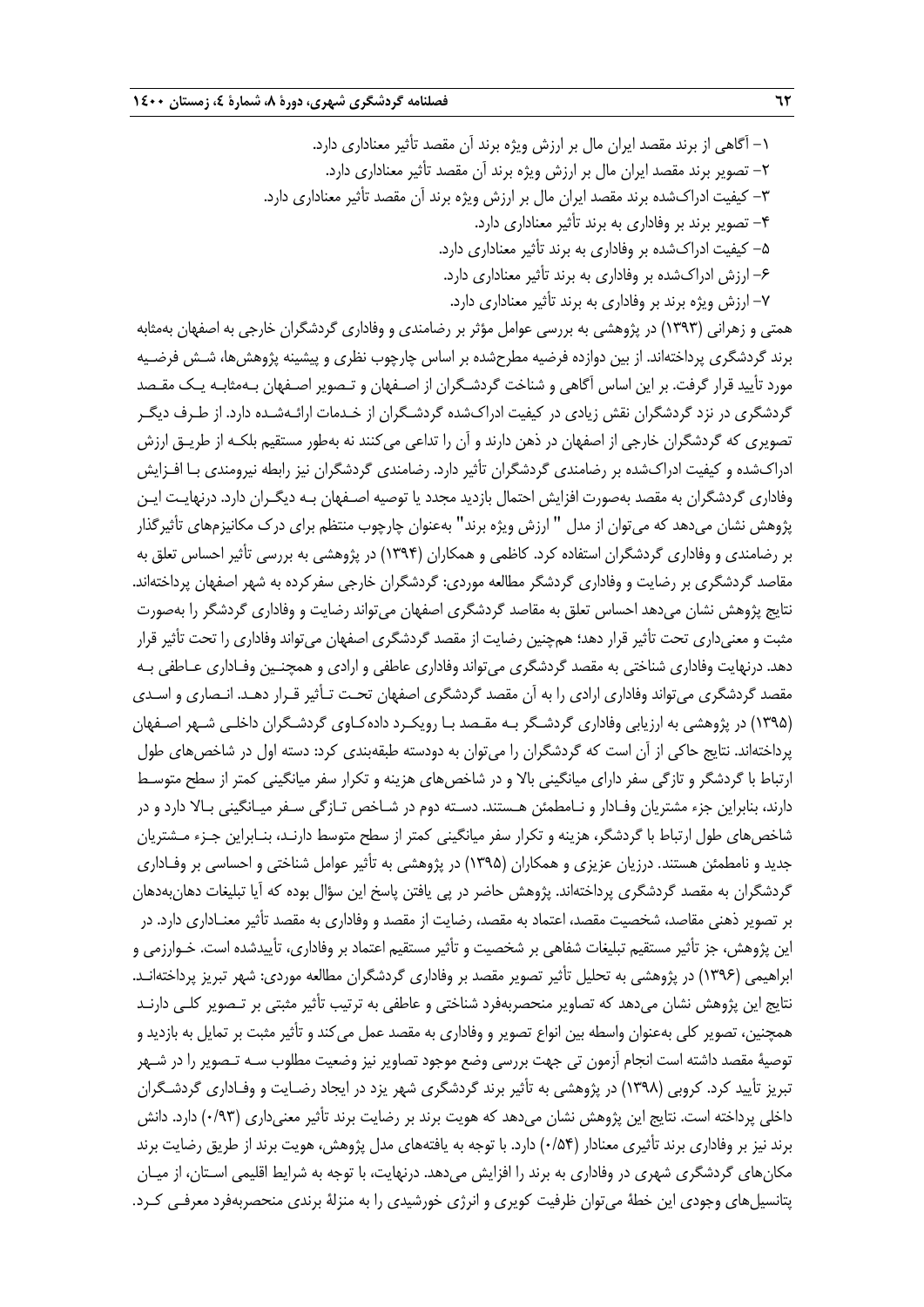گارتنر و روزيير (2011) در پژوهشي با عنوان ابعاد ارزش ويژه برند مقصد گردشـگري: تجديـد در برابـر بـازار تكـرار بـه بررسي مفهوم ارزش ويژه برند مشتري محور براي يك مقصد گردشگري پرداختند. آنها بررسي كردند كه آيا تفاوتي بين گردشگران وفادار به مقصد در ارزيابي آنها از يك مقصد گردشگري وجود دارد. سپس يك مدل پيشنهادي نظري، شامل ابعاد آگاهي، تصوير، كيفيت و وفاداري، ازنظر گردشگران آلماني بهصورت تجربي براي مقصد گردشگري اروپا اسلووني در نظر گرفته شد. نتايج نشان داد صرفنظر از اينكه بازديدكننده براي چندمين بار از مقصد گردشگري بازديد مـي نمايـد، دو بعد تصوير و كيفيت مهمترين نقش را در ارزيابي گردشگران از يك مقـصد ايفـا مـيكننـد همچنـين تفـاوت در اهميـت بعدهاي آگاهي و وفاداري بين گردشگران وفادار ديدهشده اسـت. آنهـا همچنـين پيـشنهادهايي را بـراي سـازمانهـاي جهانگردي در توسعه و اجراي استراتژيهاي بازاريابي مقصد در بازارهاي خارجي ارائه دادند. لرتواناويـت و گوليـد (2011) در مطالعهاي با عنوان درك كيفيت خدمات گردشگران بينالمللي و وفاداري رفتاري آنها نسبت به جهـانگردي پزشـكي در كلانشهر بانكوك رابطه بين كيفيت خدمات، ارزش، رضايت و اعتماد برند به وفاداري رفتاري گردشگران بـين المللـي بهعنوان توريست پزشكي به خدمات پزشكي بيمارستان خصوصي در كلانشهر بـانكوك را مـورد ارزيـابي قـرار داده انـد. جامعه آماري پژوهش شامل 400 نفر بوده است. براي آزمون فرضيهها از تحليل معادلات ساختاري اسـتفاده شـد. آنهـا دريافتند كه بين كيفيت و ارزش خدمات، رضايت و اعتماد به برند رابطه مثبت و معنـاداري وجـود دارد. ارزش، رضـايت و اعتماد به برند با وفاداري رفتاري رابطه مثبت و معناداري دارند. كيفيت خدمات بهوسيله ارزش، رضايت و عملكرد اعتمـاد برند بهعنوان واسطه، بر وفاداري رفتاري تأثير غيرمستقيم دارد. در آخر، مليت هيچ تأثيري در رابطه بين كيفيت و كيفيـت خدمات، رضايت و اعتماد به برند ندارد. كينگ و هيان (2016) در پژوهشي با عنـوان تـأثير توانـايي مقـصد درك شـده و تمايل به برند مقصد بر وفاداري گردشگران به مقاصد گردشگري پس از فاجعه در گردشگران كرهاي به ژاپن، روابط علي بين توانايي مقصد درك شده، سه بعد تمايل به برند، وفاداري مقاومت در برابر تغيير و وفاداري رفتاري را بررسي كرده اند. براي آزمايش فرضيههاي پيشنهادي، از مدل معادلات ساختاري بر اساس دادههاي 417 گردشگر كرهاي كه به ژاپن سفر مي كنند استفاده شد. نتايج نشان مي دهد كه رابطه معني داري بين ساختارهاي مطالعه وجود دارد. نتايج نشان داد كه بـين سازههاي پژوهش رابطه معنيداري وجود دارد.

اين نتايج بينشهاي ارزشمندي را نسبت به مـدل توسـعهيافتـه فـراهم مـيكنـد و داراي نتـايج مـديريتي مهمـي بـراي سازماندهندگان مديريت مقصد ژاپن در مواجهه بـا شـرايط پـس از بحـران اسـت. سـازمان دهنـدگان بايـد بـا تقويـت تواناييهاي مقصد جذابيت و رقابتپذيري مقصد را ازنظر محصولات و خدمات نوآورانـه و قيمـتهـاي مناسـب برجـسته نمايند تا گردشگران به برند مقصد حتي پس از فاجعه وفادار باشند . كـارتي سـينگ و همكـاران (2020) در پژوهـشي بـا عنوان پيشينهها و پيامدهاي تجربه برند مقصد (DBE (يك مدل مفهومي از تجربه نام تجاري مقصد (DBE (ارائه دادند. كه در آن، پيشينه ها و پيامدهاي DBE را با كمک ادبيات گذشته شناسايي نمودند. پنج پيشينه (استراتژي هاي بازاريـابي، كيفيت خدمات، عوامل روانشناختي گردشگر، علاقه شخصي گردشگر و رفتار ساكنين) و پنج پيامـد (رضـايت گردشـگر، وفاداري به برند، اعتبار برند و ارزش ويژه برند) مواردي است كه در اين پژوهش تعيينشده است. آنها معتقدند كه نتـايج اين مطالعه به بازاريابان و پزشكان كمك ميكند تا استراتژيهايي را براي ارائه تجربه برند مقصد با كيفيت به گردشگران براي دستيابي به نتايج مثبت تدوين كنند.

# **روش پژوهش**

بر اين اساس پژوهش حاضر ازنظر هدف كاربردي و بر اساس نحوه گردآوري دادهها، تحقيق توصـيفي از نـوع پيمايـشي ميباشد كه عوامل مؤثر بر ارزش ويژه برند يك مقصد گردشگري را در قالـب يـك مـدل تـشريح مـيكنـد. روشهـاي گردآوري اطلاعات را بهطوركلي به دوطبقه ميتوان تقسيم كرد: روشهاي كتابخانهاي و روشهاي ميداني. با توجه به فرضيههاي تحقيق 6 شاخص موردبررسي قرار ميگيرد كه شامل: آگاهي از برند، تصوير برند، كيفيت ادراكشده از برند، ارزش ادراكشده از برند، وفاداري به برند و ارزش ويژه برند ميباشند. در جدول 1 شاخصها و زيرشاخصهـا بـه تفكيك و با منابع و پشتوانه علمي معتبر آورده شده است. در اين تحقيق بهمنظور تعيـين پايـايي آزمـون از روش آلفـاي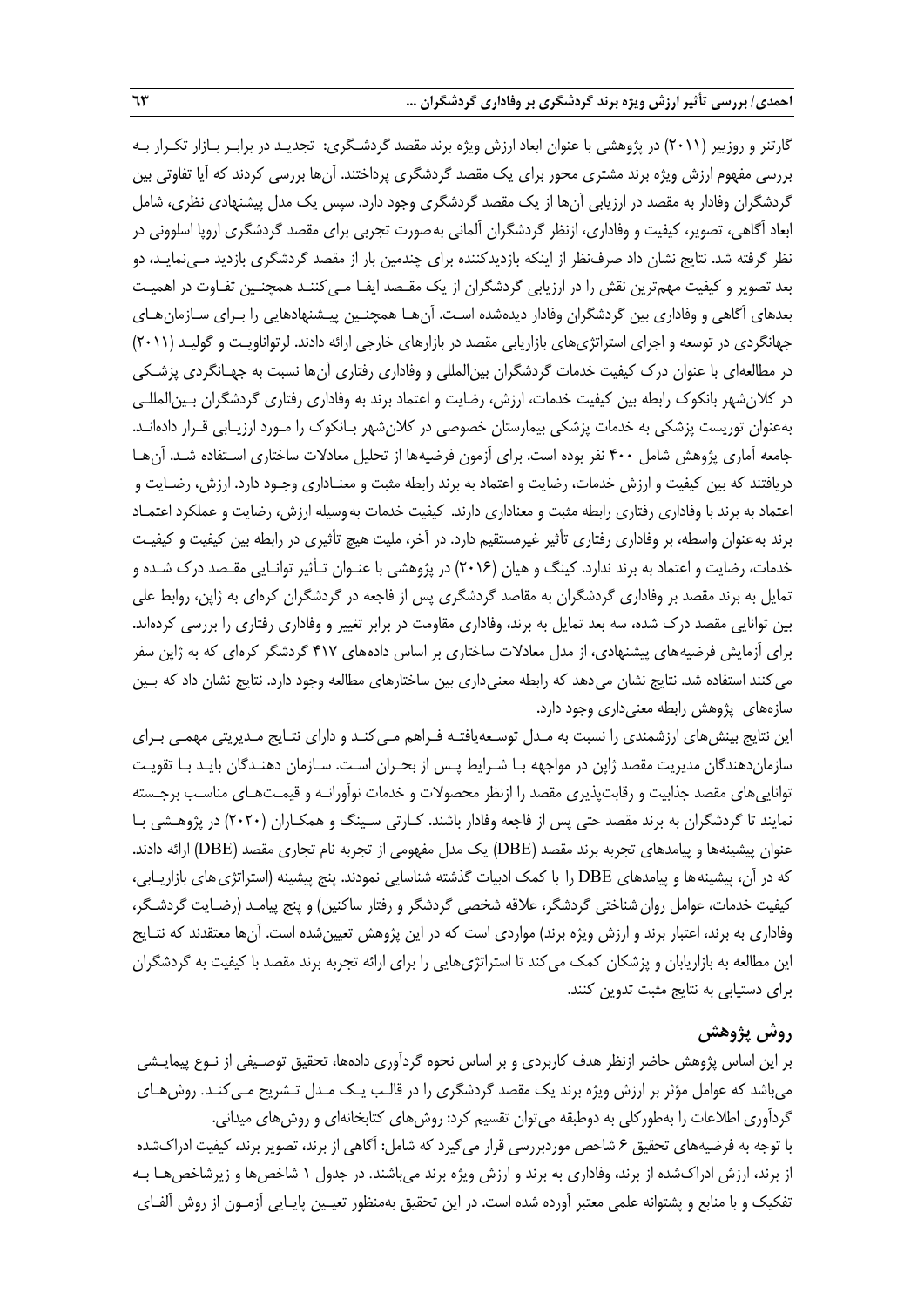كرونباخ استفاده شد. بدين منظور ابتدا يك نمونه اوليه شامل 30 پرسشنامه پـيشآزمـون گرديـد و سـپس بـا اسـتفاده از دادههاي بهدستآمده از اين پرسشنامهها و به كمك نرمافزار SPSS ميزان ضريب اعتماد با روش آلفاي كرونباخ براي اين ابزار محاسبه ميشود. پرسشنامههاي مورداستفاده در اين تحقيق نيز اعتبار محتواي اين پرسشنامهها دوباره توسط اساتيد و متخصصين مورد ارزيابي قرار ميگيرد. جامعه آماري تحقيق شامل كليه گردشگران بالقوه ايراني، مـي باشـد كـه در بـازه زماني 1 مهرماه الي 30 آبان ماه 1399 از ايران مال بازديد كردهاند. در پژوهش حاضر، از روش نمونهگيري تصادفي ساده بهره گرفتهشده است. همچنين، بهمنظور تعيين حجم نمونه از نرمافزار Power Sample استفاده گرديـد كـه تعـداد 160 نفر بهعنوان حجم نمونه تعيين گرديد.

| بتون سنترد ۰٫۰ سپارٹس کہ یی پروسس                   |                                                                |                 |  |  |  |  |
|-----------------------------------------------------|----------------------------------------------------------------|-----------------|--|--|--|--|
| منبع                                                | زيرشاخصها                                                      | شاخص            |  |  |  |  |
| جلالیان و همکاران،۱۳۹۸                              | شهرت مقصد، قدرت تمییز نسبت به سایر مقاصد، شـناخت مقـصد بـا     |                 |  |  |  |  |
| جلاليان، ١٣٩٧                                       | برند ويژه (سمبل يا لوگو)، تصوير سريع ويژگيها با شنيدن نام مقصد | آگاهی از برند   |  |  |  |  |
| زارعي و همكاران، ١٣٩٧                               | جاذبههای محیط طبیعی، جاذبههای تاریخی و فرهنگی، ماجراجویی و     | تصوير برند مقصد |  |  |  |  |
| نظری و همکاران، ۱۳۹۷                                | فعالیتهای ورزشـی و تفریحـی در دسـترس، محـیط آرام و مناسـب      |                 |  |  |  |  |
| فرجام و همکاران، ۱۳۹۷                               | استراحت، تسهيلات خريد و موقعيت تجارى مناسب                     |                 |  |  |  |  |
| جعفري و همكاران، ۱۳۹۶                               | زیرساختهای با کیفیت، مراکز اقامتی مناسب و بـا کیفیـت، امنیـت،  |                 |  |  |  |  |
| Ekinci et al, 2017<br>de Oliveira & Santos Engracia | اطلاعرسانی و توجه به گردشگران، محیط فیزیکی تمیز                | كيفيت ادراكشده  |  |  |  |  |
| Giraldi, 2017                                       | ارزش خرج كردن، ارزش انتخاب مقصد نـسبت بـه سـاير مقاصـد،        |                 |  |  |  |  |
| Herrero et al, 2016<br>Kim et al, 2011              | قیمتهای منطقی، وجـود امکانــات و خــدمات متنــوع، ارزش خريــد  | ارزش ادراکشده   |  |  |  |  |
| Konecnik & Gartner, 2007                            | تعطيلات                                                        |                 |  |  |  |  |
|                                                     | كيفيت بالاي خدمات، مقصد دوسـتداشـتني، سـفر بـه نقـاط جديـد     |                 |  |  |  |  |
|                                                     | مقصد، معامله بُرد-بُرد در بازدید از مقصد                       | ارزش ويژه برند  |  |  |  |  |
|                                                     | انتخاب مجدد مقصد، معرفی به دیگـران، تـرجیح نـسبت بـه مقاصـد    |                 |  |  |  |  |
|                                                     | مشابه، قصد بازدید در آینده نزدیک                               | وفاداري به برند |  |  |  |  |

**جدول شماره .1 معيارهاي نهايي پژوهش** 

### **بحث و يافتهها**

در پژوهش حاضر پس از تحليل آماري مربوطه، مشخص گرديد كـه از 160 نفـر اعـضاي نمونـه، 70 نفـر (حـدود 43/8 درصد) مرد و 90 نفر (حدود 56/3 درصد) زن هستند. بيشترين فراواني سن پاسخگويان مربـوط بـه رده سـني 20 تـا 30 سال با 28/1 درصد مي باشد. و كمترين فراواني سن پاسخگويان مربوط به رده سني 60 سال به بالا با 8/1 درصد است. ازنظر سطح تحصيلات نيز 44 درصد پاسخگويان داراي مدرك ليسانس بودهاند.

# **آزمون نرمال بودن دادهها**

پژوهشهاي مدلسازي معادلات ساختاري مبتني برفرض نرمال بودن دادهها هستند؛ بنابراين، نخست آزمون نرمال بودن صورت گرفته است. هنگام بررسي نرمال بودن دادهها، فرض صفر مبتني بر اينكه توزيع دادهها در سطح خطـاي 5 درصـد نرمال است، آزمون ميشود. بنابراين، اگر مقدار معناداري بزرگتر يا مساوي 0/05 به دست آيد، در اين صورت دليلي براي رد فرض صفر وجود نخواهد داشت. بهعبارتديگر، توزيع دادهها نرمال خواهد بود. فـرض نرمـال بـودن دادههـا در سـطح معناداري 5 درصد با تكنيك كولمو گروف-اسميرنف آزمون شد. بر اساس نتايج مندرج در جدول 2 در تمامي موارد مقـدار معناداري بزرگتر از 0/05 به دست آمد. بنابراين، دليلي براي رد فرض صفر وجود ندارد، يعني توزيع دادههاي سنجش هر يك از شاخصها نرمال است. درنتيجه، ميتوان از آزمونهاي پارامتري و تحليل عامل تائيدي استفاده كرد.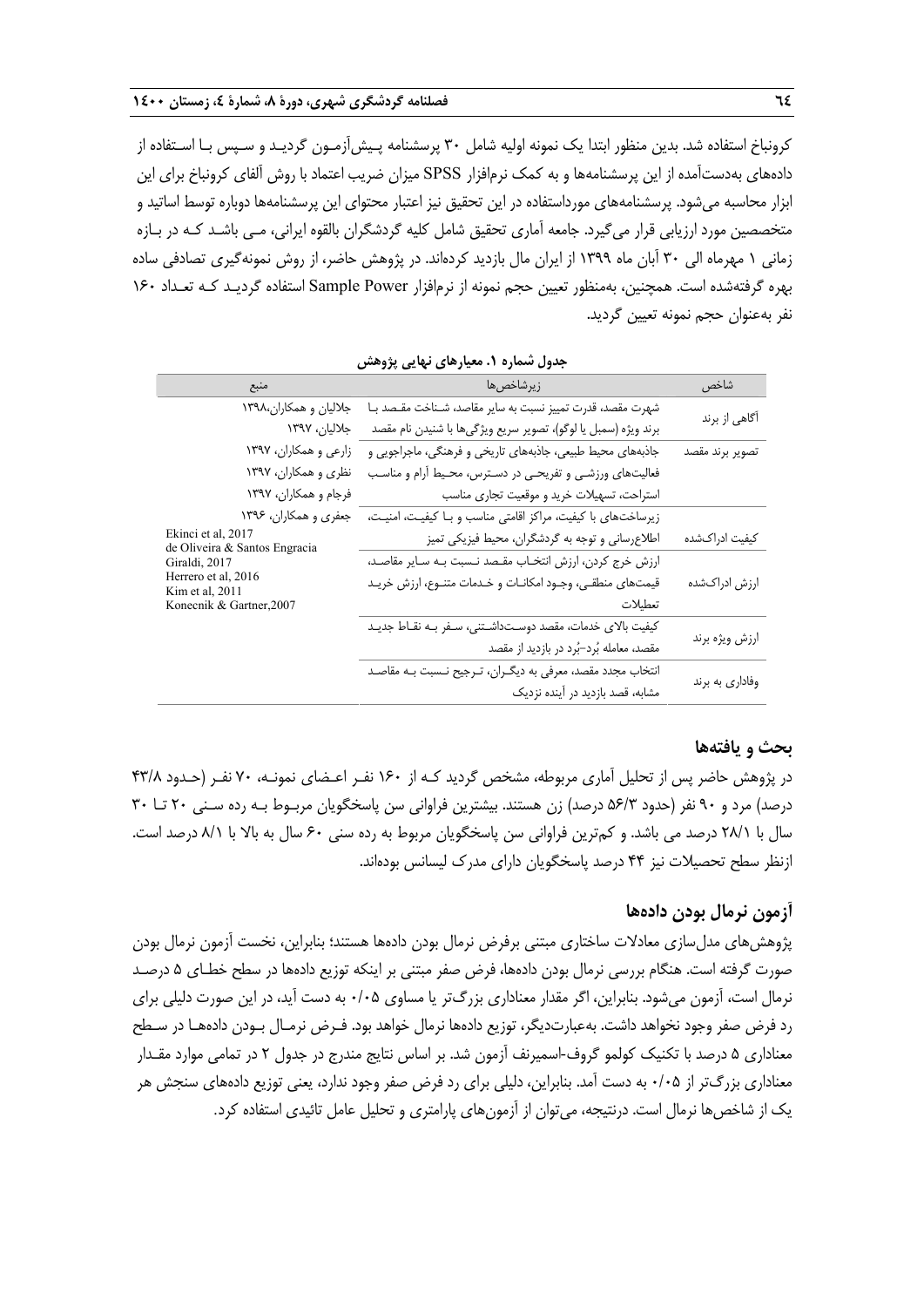| جنون مساره ۰۰٬ رنبون ترتدن بوتان ۱۰٬۰۰۰ |                    |                       |                    |     |                 |  |  |
|-----------------------------------------|--------------------|-----------------------|--------------------|-----|-----------------|--|--|
| معنادارى                                | کولمو گروف-اسمیرنف | انحراف معيار          | ميانگين            | N   |                 |  |  |
| $\cdot$ /٣ $\wedge$ ٢                   | ۲/۸۷۶              | ۰/۷۶۲                 | <b>۳/VA9</b>       | ۱۶۰ | اگاهی از برند   |  |  |
| $\cdot$ /۲۷۸                            | ۲/۲۵۸              | $\cdot$ / $\gamma$ ۹۳ | ۳/۶۲۱              | ۱۶۰ | تصوير برند مقصد |  |  |
| $\cdot$ /٣١٢                            | ۲/۳۲۵              | $\cdot$ / $V$ ۴۳      | ۳/۶۵۲              | ۱۶۰ | كيفيت ادراكشده  |  |  |
| ۳۵۶.                                    | <b>T/VA.</b>       | $\cdot$ / $\vee$ ra   | ۳/۷۴۵              | ۱۶۰ | ارزش ادراكشده   |  |  |
| $\cdot$ /۲۵۰                            | ۱/۹۵۰              | $\cdot$ /y $\cdot$ ۶  | $\frac{r}{\Delta}$ | ۱۶۰ | ارزش ويژه برند  |  |  |
| $\cdot$ /۳۳.                            | Y/YY               | ۳۷۹۵.                 | ۳/۶۸۴              | ۱۶۰ | وفاداری به برند |  |  |

**جدول شماره .2 آزمون نرمال بودن دادهها** 

# **نتايج حاصل از مدلسازي معادلات ساختاري (PLS-Smart (**

پس از بررسي آمار توصيفي پژوهش و توزيع نرمال بودن دادها، نوبت به تحليل معيارهاي نهايي، مبتني بر مباني نظري و ديدگاه صاحبنظران، ميرسد. بدين منظور، پس از ورود متغيرهاي مكنون (متغيرهـاي اصـلي و مؤلفـههـاي مربـوط بـه هركدام) و آشكار (شاخصها يا سؤالات) و ترسيم مدل در نرمافزار اسمارت پي ال اس، مدل نهايي در دو حالـت تخمـين ضرايب استاندارد و معناداري ضرايب كه به ترتيب نشاندهنده ميزان و معناداري تأثير متغيرهاي مستقل بـر وابـسته مـي باشد؛ مورد تحليل قرار خواهد گرفت. لازم به ذكر است كه نتايج تفصيلي در بخش تحليل مسير، شرح داده خواهد شد.



**شكل شماره .1 مدل در حالت تخمين ضرايب استاندارد**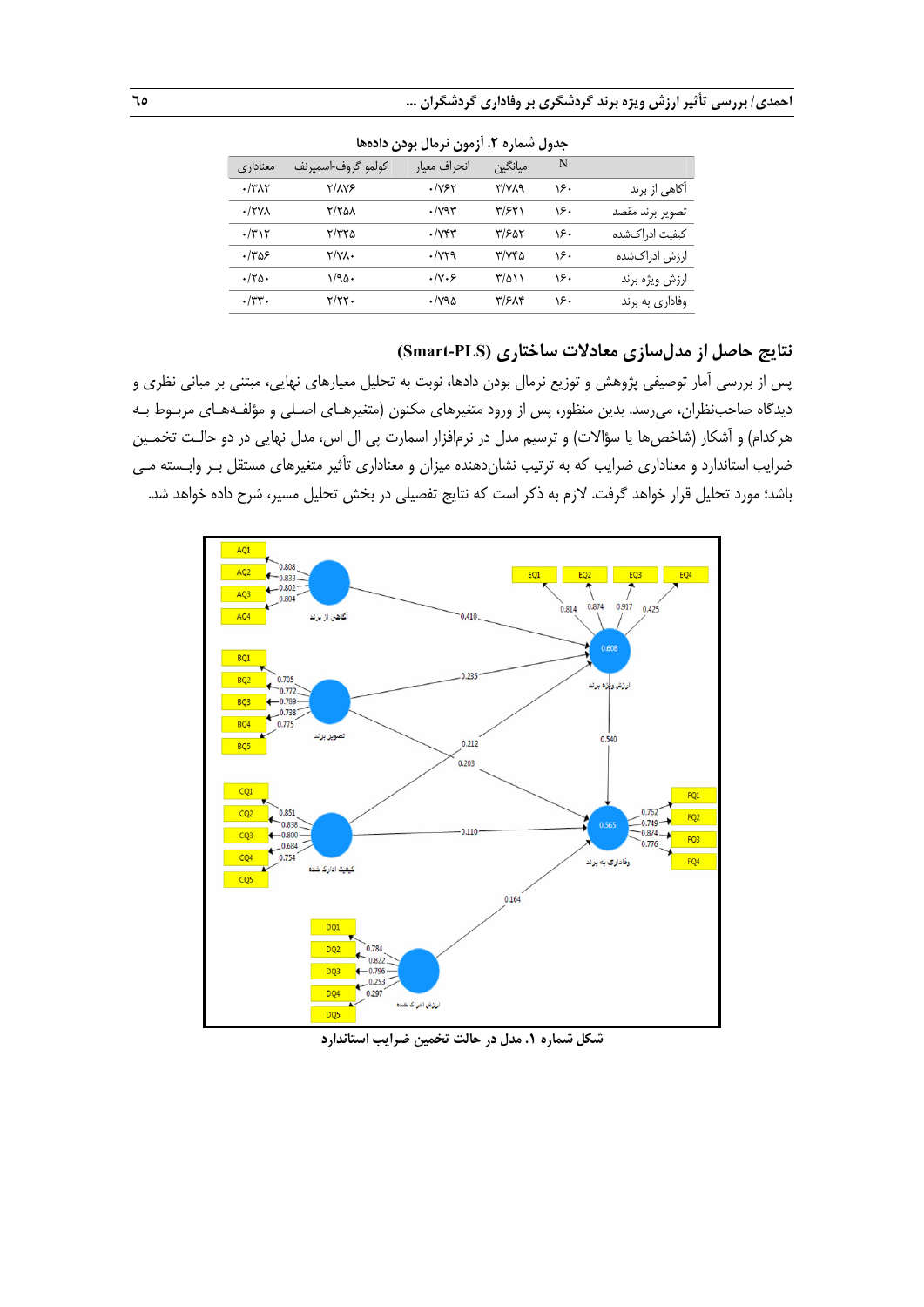

بهمنظور بررسي پايايي مدل، چهار آزمون بايد ارزيابي شود كه عبارت اند از، آزمون آلفاي كرونباخ، آزمون پايايي اشـتراكي (دلوين گلدشتاين)، مقدار آلفاي كرونباخ، پايايي تركيبي و همبستگي اسپيرمن بايد بـالاي 0/7 و مقـدار پايـايي اشـتراكي بالاي 0/5 بايد باشد. بر همين اساس و با توجه به نتايج بهدستآمده از جدول شماره 3 كليه ضرايب بهدسـتآمـده داراي شرايط مذكور هستند <sup>و</sup> با توجه به چهار آزمون پايايي، مدل صاحب پايايي ميباشد.

| پایایی اشتراکی<br>(AVE)          | همبستگی<br>اسپيرمن<br>(RHO A) | یایایی<br>تركيبي<br>(CR)        | ألفاي كرونباخ                   | متغيرهاى تحقيق  |
|----------------------------------|-------------------------------|---------------------------------|---------------------------------|-----------------|
| $\cdot$ / $\vee$ $\circ$ $\circ$ | $\cdot$ /9 $\cdot$ ۴          | $\cdot/\lambda$ ۴۱              | ۰/۸۴۱                           | اًگاهی از برند  |
| $\cdot$ /yyr                     | $\cdot$ /9).                  | $\cdot$ / $\Delta\Delta\tau$    | $\cdot$ / $\lambda$ at          | تصوير برند مقصد |
| $\cdot/\lambda$ ٢٣               | $\cdot$ /957                  | $\cdot$ /191                    | $\cdot$ /195                    | كيفيت ادراكشده  |
| $\cdot$ / $V$ ۴۳                 | ۱۸۹۶                          | $\cdot$ / $\lambda$ ۲ $\lambda$ | .78                             | ارزش ادراكشده   |
| $\cdot/\Delta\cdot\mathbf{v}$    | $\cdot$ / $\Lambda$           | $\cdot/\lambda$ ۴۹              | $\cdot$ / $\lambda$ ۲ $\lambda$ | ارزش ويژه برند  |
| $\cdot/\Delta$ $\vee$            | $\cdot / \lambda \lambda V$   | $\cdot$ / $\Lambda$ Y $\Lambda$ | .789                            | وفاداري به برند |

**جدول شماره .3 آزمونهاي پايايي مدل** 

اگر شرط AVE>CR برقرار باشد؛ روايي همگرايي مدل تأييد ميشود. با توجه به جدول 3 مشاهده مـيشـود كـه مـدل داراي روايي همگرا نيز مي باشد. بهمنظور بررسي روايي واگرا از آزمون فورنل و لاكـر اسـتفاده گرديـد كـه نتـايج آن در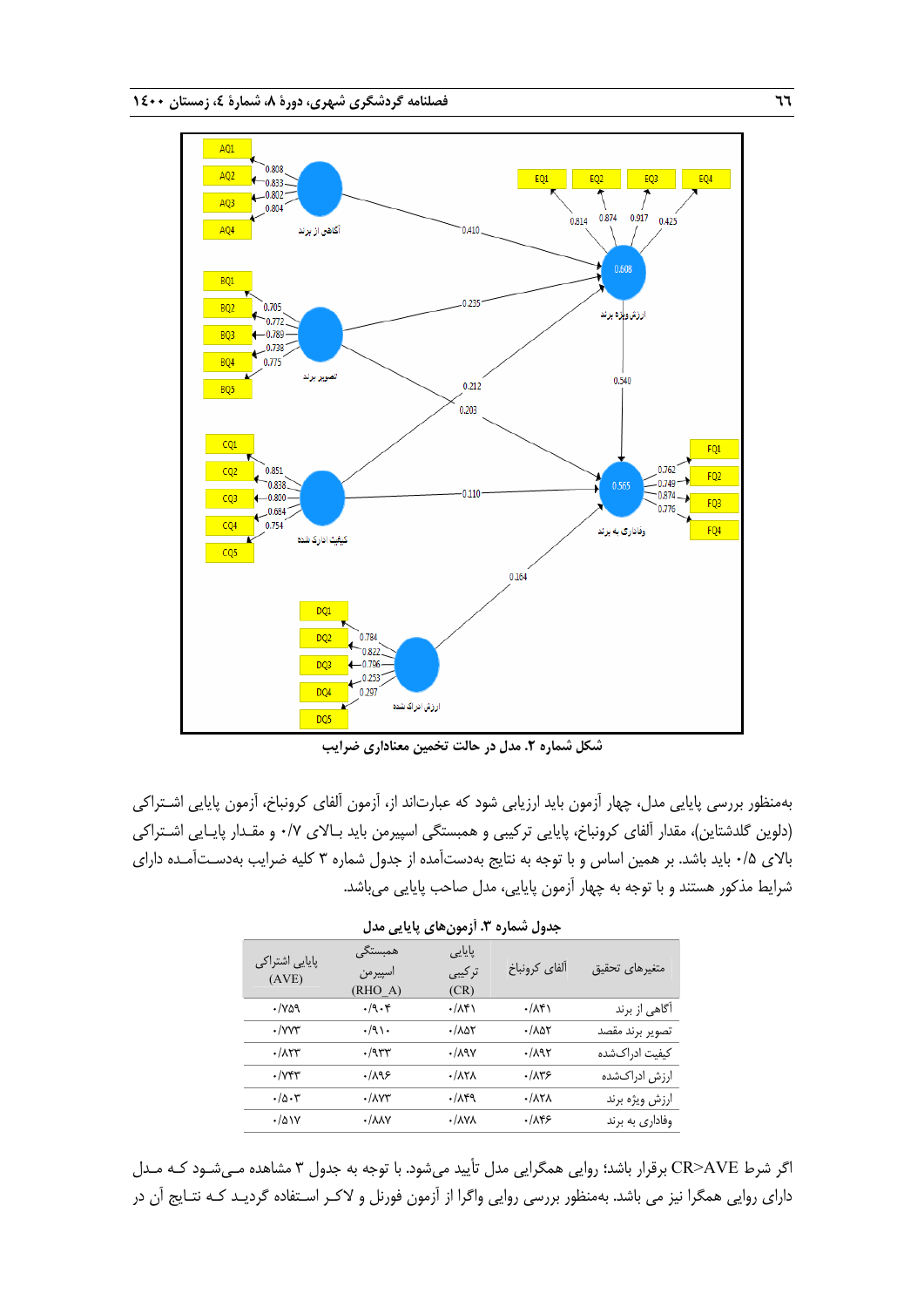جدول (۳) ارائه گردید. آزمون فورنل و لاكر ` می باشد كه در سال ۱۹۸۶ این دو شخص بیان نمودند كه علاوه بر سؤالات يك متغير كه بايد از سؤالات متغير ديگر واگرا باشد، بايد خود متغيرهاي پژوهش نيز بـر اسـاس مفاهيمـشان همبـستگي بحراني باهم نداشته باشند. از جدول همبستگي متغيرها و ميانگين واريانس استخراجي استفاده كردند و جدولي را بـا نـام جدول فورنل و لاكر پديد آوردند. اعداد روي قطر اصلي جذر AVE است كه اگـر بـزرگتـر از همبـستگي آن متغيـر بـا متغيرهاي ديگر باشد، روايي واگرا توسط اين آزمون تأييد ميشود.

|                 | آگاهی از برند         | تصوير برند مقصد | كيفيت ادراكشده         | ارزش ادراکشده      | ارزش ويژه برند                  | وفاداري به برند      |
|-----------------|-----------------------|-----------------|------------------------|--------------------|---------------------------------|----------------------|
| اگاهی از برند   | $\cdot$ / $\gamma$ ۴۴ |                 |                        |                    |                                 |                      |
| تصوير برند مقصد | .1519                 | .189            |                        |                    |                                 |                      |
| كيفيت ادراكشده  | $\cdot$ /۶۱۳          | $\cdot$ / $YY$  | $\cdot/\gamma \cdot$ 9 |                    |                                 |                      |
| ارزش ادراکشده   | $.$ /۴۷۲              | .749            | .754V                  | $\cdot/\lambda$ ۴۳ |                                 |                      |
| ارزش ويژه برند  | .15AN                 | .1587           | .159.                  | .1889              | $\cdot$ / $\Lambda$ Y $\lambda$ |                      |
| وفاداري به برند | .7099                 | .8.0            | .785                   | ۱۴۴۵.              | $\cdot$ / $\vee\forall\lambda$  | $\cdot$ /9 $\cdot$ Y |

**جدول شماره .4 آزمون فورنل و لاكر** 

مطابق با نتايج بهدستآمده، اعداد روي قطر اصلي جذر AVE بزرگتر از همبستگي متغير مربوطـه بـا متغيرهـاي ديگـر است، بنابراين نهتنها سؤالات يك متغير با متغير ديگر باهم همبستگي نداشته بلكـه متغيرهـاي تحقيـق نيـز همبـستگي بحراني با همديگر ندارند بنابراين روايي واگرا توسط اين آزمون تأييد ميشود.

بهمنظور بررسي معناداري مسيرها، سه مورد ضريب مسير يا β،value-T و Sig بايد بررسي شود كه ضريب مسير، ميزان و جهت تأثير را نشان داده و value-T بايد در بازه -1/96 و 1/96 و مقدار Sig كوچكتر از 0/05 و يا 0/01 باشد در اين صورت ميتوان گفت به ترتيب در سطح اطمينان ٩۵٪ و ٩٩٪ فـرض H<sub>0</sub> رد و H<sub>1</sub> معنـادار مـيباشـد. يعنـي پـيشبينـي ميشود در يك نمونه بزرگتر از همان جامعه رابطه علي تأييد شود.

|         |                         | "'''    | ۔ رب<br>---                                     | <i>,</i> , ,      |                |
|---------|-------------------------|---------|-------------------------------------------------|-------------------|----------------|
| نتيجه   | sig                     | T-value | ضریب مسیر (میزان و<br>$\beta$ جهت تأثير مستقيم) | مسير              |                |
| معنادار | $\cdot/\cdot\cdot\cdot$ | ۸/۷۳۵   | $\cdot/\mathfrak{f}\setminus\cdot$              | ◄ ارزش ويژه برند  | اًگاهی از برند |
| معنادار | $\cdot/\cdot\cdot$ ۳    | ۵/۱۷۲   | $\cdot$ /۲۳۵                                    | ارزش ويژه برند    | تصوير برند     |
| معنادار | $\cdot/\cdot\cdot\cdot$ | ۴/۴۰۵   | $\cdot$ /۲۱۲                                    | ◄ ارزش ويژه برند  | كيفيت ادراكشده |
| معنادار | $\cdot/\cdot\cdot\cdot$ | ۳/۰۷۹   | $\cdot/\tau\cdot\tau$                           | وفاداري به برند   | تصوير برند     |
| معنادار | $\cdot/\cdot\cdot$      | ۲/۴۴۳   | $\cdot/\wedge\cdot$                             | ◄ وفاداري به برند | كيفيت ادراكشده |
| معنادار | $\cdot/\cdot\cdot\cdot$ | ۲/۸۱۴   | .788                                            | وفاداري به برند   | ارزش ادراكشده  |
| معنادار | $\cdot/\cdot\cdot\cdot$ | 9/1۳۱   | .704.                                           | ♦ وفاداري به برند | ارزش ويژه برند |
|         |                         |         |                                                 |                   |                |

**جدول شماره .5 نتايج حاصل از آزمون معناداري و تحليل مسير** 

### **مطابق با جدول :5**

- مسير آگاهي از برند بـر ارزش ويـژه برنـد، بـا توجـه بـه مقـدار value-T كـه خـارج از بـازه 1/96 و -1/96 و مقـدار 0/01>Sig در سطح اطمينان %99 معنادار ميباشد**.** 

**-** مسير تصوير برند بر ارزش ويژه برند، با توجه به مقدار value-T كه خارج از بازه 1/96 و -1/96 و مقـدار 0/01>Sig در سطح اطمينان %99 معنادار ميباشد**.** 

**-** مسير كيفيت ادراكشده بر ارزش ويژه برند، با توجـه بـه مقـدار value-T كـه خـارج از بـازه 1/96 و -1/96 و مقـدار 0/01>Sig در سطح اطمينان %99 معنادار ميباشد**.**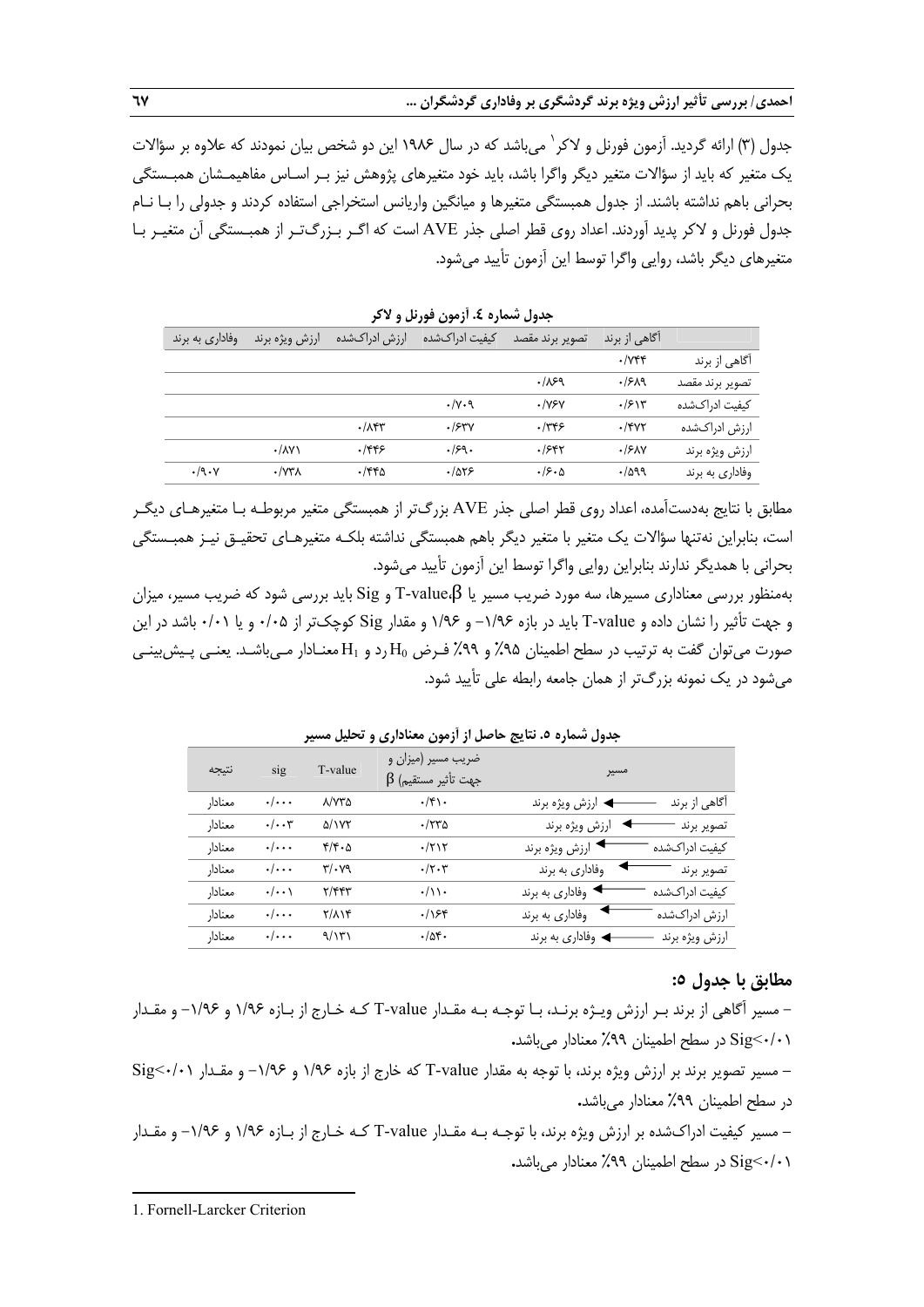**-** مسير تصوير برند بر وفاداري به برند با توجه به مقدار value-T كه خارج از بـازه 1/96 و -1/96 و مقـدار 0/01>Sig در سطح اطمينان %99 معنادار ميباشد**.**  - مسير كيفيت ادراكشده بر وفاداري به برند با توجـه بـه مقـدار value-T كـه خـارج از بـازه 1/96 و -1/96 و مقـدار 0/01>Sig در سطح اطمينان %99 معنادار ميباشد. - مسير ارزش ادراكشده بر وفاداري به برند بـا توجـه بـه مقـدار value-T كـه خـارج از بـازه 1/96 و -1/96 و مقـدار 0/01>Sig در سطح اطمينان %99 معنادار ميباشد. - مسير ارزش ويژه برند بر وفاداري به برنـد بـا توجـه بـه مقـدار value-T كـه خـارج از بـازه 1/96 و -1/96 و مقـدار 0/01>Sig در سطح اطمينان %99 معنادار ميباشد.

در نهايت، بهمنظور بررسي برازش مدل كلي كه هر دو بخش مدل اندازه گيري و ساختاري را كنترل ميكند، معيار GOF بهاينترتيب زير محاسبه ميشود:

(1) GOF= $\sqrt{\text{(commularity)}} \times (\text{R square})$ 

معيار محاسباتي از مجذور ميانگين  $\rm R$  square ( $\rm R^2$  در  $\rm AVE$  ميباشد كه برازش كلي ساختار مدل تحليل مـسير GOF را تأييد مينمايد. وتزلس و همكاران (2009) سه مقدار ،0/01 0/25 و 0/36 را بهعنوان مقادير ضـعيف، متوسـط و قـوي معرفي كردهاند. توسط اين معيار ميتوان برازش بخش كلي را كنتـرل نمـود (180 ,Wetzels et al,2009:). مطـابق بـا 1-محاسبات پیشین، که در شکل ۴–۱ مشخص است، مقدار  $R^2$  برابر است با ۰/۶۰۸ و ۵۶۵/۰ مـی باشـد کـه میـانگین آن برابر است با .0/586 همچنين، ميانگين مقادير اشتراكي برابر است با .0/686 درنتيجه، مطـابق بـا فرمـول، مقـدار GOF برابر است با 0/634 بنابراين چون مقدار بهدستآمده براي GOF از 0/36 بزرگتر است، نشان از برازش قوي مدل كلـي دارد.

# **نتيجهگيري**

از فعاليتهاي توسعهيافته بعد از نيمه قرن دوم بيستم، به دنبال عواملي مانند جهانيشدن، توسعه سـرمايهداري، پيـشرفت ابزارهاي حملونقل و توسعه ارتباطات تكنولوژيكي، گردشگري است. در حال حاضر، گردشگري بـهعنـوان يـك صـنعت خدماتي و سودآور در جهان شناختهشده است كه عاملي كليدي براي كسب منافع متعددي ازجملـه اقتـصادي، اجتمـاعي، فرهنگي، سياسي و همچنين تأثيرات بينالمللي محـسوب مـيشـود. درنتيجـه اكثـر منـاطق در سرتاسـر جهـان در پـي بهرهگيري از مزاياي آن بهويژه دريافت سهم بالايي از درآمد و همچنين افـزايش اشـتغال ناشـي از توسـعه ايـن صـنعت خدماتي، در رقابت با يكديگر هستند. از طرفي تقاضاي گردشگري و تمايل گردشگران به جاذبه و مقصدهاي جديد رونـد رو به رشدي دارد. از همين رو برنامه ريزان مقصدهاي گوناگون، در جهت پاسخگويي بـه ايـن تقاضـا و همچنـين ادامـه حضور در عرصه رقابتي، به دنبال بهرهگيري از منابع متعدد گردشگري هستند تا بدين واسطه جايگـاهي ويـژه و تمـايز را براي خود رقم بزنند. ارزش ويژه برند، ارزشي است كه از طريق نام و ويژگي هاي ويژه به يك محصول داده مـيشـود. از نكات قابلتوجه و مهم در ارتباط باارزش ويژه برند اين است كه مـيتوانـد آن مزيـت رقـابتي كـه مقاصـد گردشـگري و مديران ذيربط به دنبال آن هستند، را رقم بزند؛ كه وفاداري به برند و مقصد را نيز به دنبال دارد. به عبارتي، هرچه ارزش ويژه برند بيشتر از جانب گردشگران درك شود، به همان نسبت نيز وفاداري و تمايل گردشگري به انتخـاب مجـدد بـك مقصد گردشگري ويژه نيز افزايش ميبايد. بنابراين، ضروري است تـا از طريـق بررسـي مـؤثر در ارزش ويـژه برنـد كـه وفاداري به برند را به دنبال دارد، بهدقت مورد تحليل قرار بگيرد تا زمينه برنامهريزي مؤثر و كارآمد ايجاد شود. در همـين راستا، هدف پژوهش حاضر، تحليل تأثير ارزش ويژه برند گردشگري بر وفاداري گردشگران در ايران مال، از بـزرگتـرين مراكز تجاري كشور و آسيا، بوده است. در مرحله اول، مبتني بر منابع متعدد و نظرات صاحب نظران امر، اطلاعات موردنياز جمعآوري گرديد و معيارهاي نهايي پژوهش از دلِ آن، 6 شاخص آگاهي از برند، تصوير برند مقصد، كيفيـت ادراك شـده،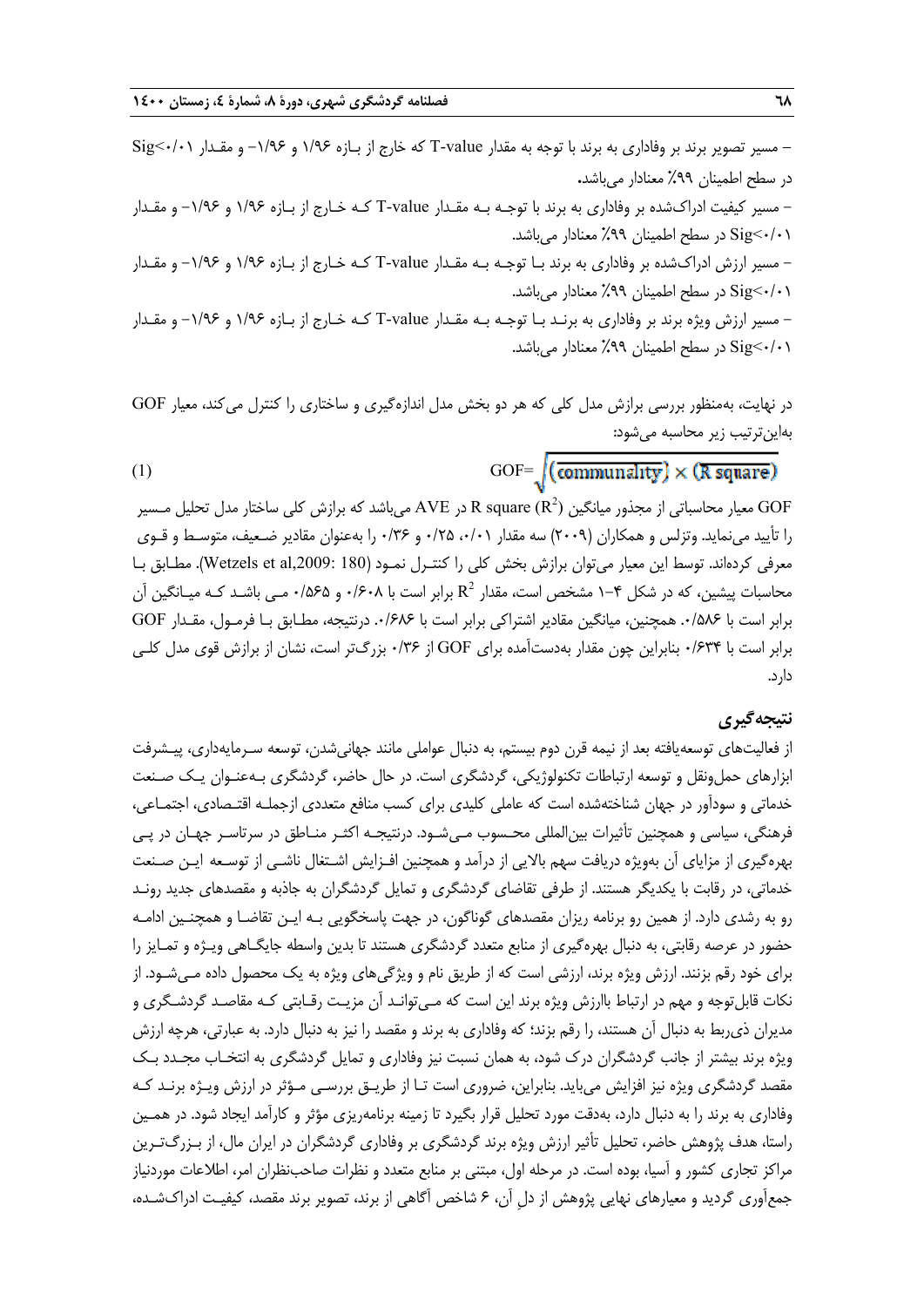ارزش ادراكشده، ارزش ويژه برند و وفاداري به برند استخراج شد. در مرحله بعد بهمنظور تحليل ميزان تأثير هـر يـك از شاخصها بر يكديگر مطابق با فرضيهها و اهداف تحقيق وارد نرمافزار PLS –Smart گرديد و مـورد تحليـل واقـع شـد. مطابق با تحليلهاي صورت گرفته و نتايج بهدستآمده، مشخص گرديد كه آگاهي از برند با ضريب مسير ،0/410 تصوير برند با ضريب مسير 0/235 و كيفيت ادراكشده با ضريب مـسير 0/212 بيـشترين تـأثير را بـر ارزش ويـژه برنـد دارنـد. همچنين، ارزش ويژه برند با ضريب مسير ،0/540 تصوير برند با ضريب مسير 0/203 و ارزش ادراكشده با ضريب مسير 0/164 و كيفيت ادراكشده با ضريب مسير 0/110 بيشترين تأثير را بر وفاداري به برند دارند. بنابراين، بـهوضـوح روشـن است كه ارزش ويژه برند به همراه معيارهاي تصوير برند، ارزش ادراك شده، و كيفيـت ادراكشـده مـيتواننـد منجـر بـه وفاداري به برند مقصد شوند. درواقع با نگاهي به وضعيت مركز تجاري-تفريحي ايران مال كه بهعنوان بزرگتـرين مـال كشور مطرح مي باشد و بررسي دادهها، آمار، ارقام و مشاهدههاي ميداني، ميتوان پي برد كه اين مركز هنوز بهدرستي در سطح كشور و جهان معرفي و مطرح نشده است و با چالشهايي در زمينـه مـديريت، بازاريـابي و برنـد سـازي در سـطح جهاني روبهرو است. بنابراين، همانطور كه تحليل يافتهها نشان داد، آگاهي از برند با ضريب مسير 0/410 بيشترين تأثير را بر ارزش ويژه برند دارد كه خود حاكي از آن است كه مديران امر بايد توجه ويژه اي را صرف طراحي و معرفي سمبل و يا لوگوي مجموعه بهمنظور شناسايي و تمييز ايران مال نسبت به ساير مراكز تجاري-تفريحي در نـزد گردشـگران شـود بهطوريكه با شنيدن يا ديدن سمبل و لوگو بهسرعت در ذهن مخاطب تداعيكننده باشد. از طرفي، ارزش ويژه برند نيز با ضريب مسير 0/540 بيشترين تأثير را بر وفاداري به مقصد دارد كه اين عامل خود بيانگر اين اسـت كـه برنامـه ريـزان و مديران ذيربط بايد بر عواملي چون كيفيت بالاي خدمات در راستاي ايجاد حس خوشايند و ترغيب گردشـگر بـه هزينـه كردن، تأكيد و توجه داشته باشند. بديهي است تحقق اين مـوارد نيازمنـد تحقيقـات بـازار دقيـق و مـديريت همـه جانبـه مجموعه با ساير سازمانهاي مربوطه دارد.

درنهايت، با توجه به تحليلهاي صورت گرفته و بهمنظور تسريع در ارتقاء ارزش ويژه برند ايران مال در راسـتاي افـزايش وفاداري گردشگران به مقصد، ميتوان بهطور خلاصه، پيشنهادهايي را مطرح نمود:

- دعوت از متخصصان امر بهمنظور طراحي سمبل و لوگوي ويژه مجموعه ايران مال بـهطـوريكـه بـهسـرعت و راحتي در ذهن مخاطبان تداعيگر مركز و حس خوشايند حضور در آن باشد؛
	- افزايش آگاهي و اطلاعرساني به گردشگران با تمركز بر بهرهگيري هرچه بيشتر از فضاي مجازي؛
	- توليد محتواي واقعي و جذاب در قالب كليپهاي كوتاه براي برقراري ارتباط هرچه بيشتر با مخاطبان؛
		- طراحي و برگزاري رويدادهاي گردشگري و فرهنگي-هنري؛
	- دعوت از سفيران ساير كشورها براي بازديد از مجموعه و رايزني در جهت تبادل گردشگر به مقصد ايران مال؛
		- بهرهگيري از نيروي متخصص، آموزشديده و هوش برخورد.

# **تقديرو تشكر**

اين تحقيق در قالب طرح پژوهشي به شماره ابلاغيـه 39195 مـورخ 1399/08/21 و بـا اسـتفاده از اعتبـارات پژوهـشي دانشگاه بزرگمهر قائنات انجامشده است كه بدينوسيله تشكر و قدرداني ميشود.

### **منابع**

1) انصاري، آذرنوش و اسدي، علي (1395) ارزيابي وفاداري گردشگر به مقصد با رويكرد دادهكاوي گردشگران داخلي شهر اصفهان، فصلنامه مطالعات مديريت گردشگري، سال ،11 شماره ،35 صص.85-105. 2) بيات، روح االله؛ فضلي، صفر؛ مرندي، مهسا (1392) بررسي عوامل مؤثر بر تصوير برند مقـصد گردشـگري و تـأثير آن بـر رفتـار گردشگران داخلي مطالعه موردي: شهر قزوين، دو فصلنامه مطالعات گردشگري، دوره ۲، شماره ۳، صص.۱۳۸–۱۲۲. 3) جعفري، وحيده؛ نجارزاده، محمد؛ كياني فيضآبادي، زهره (1396) بررسي عوامل مؤثر بـر ارزش ويـژه برنـد مقـصد گردشـگري موردمطالعه: شهرستان سوادكوه، مجله برنامهريزي و توسعه گردشگري، سال ۶۰ شماره ۲۰، صص.٩٣-٧۵.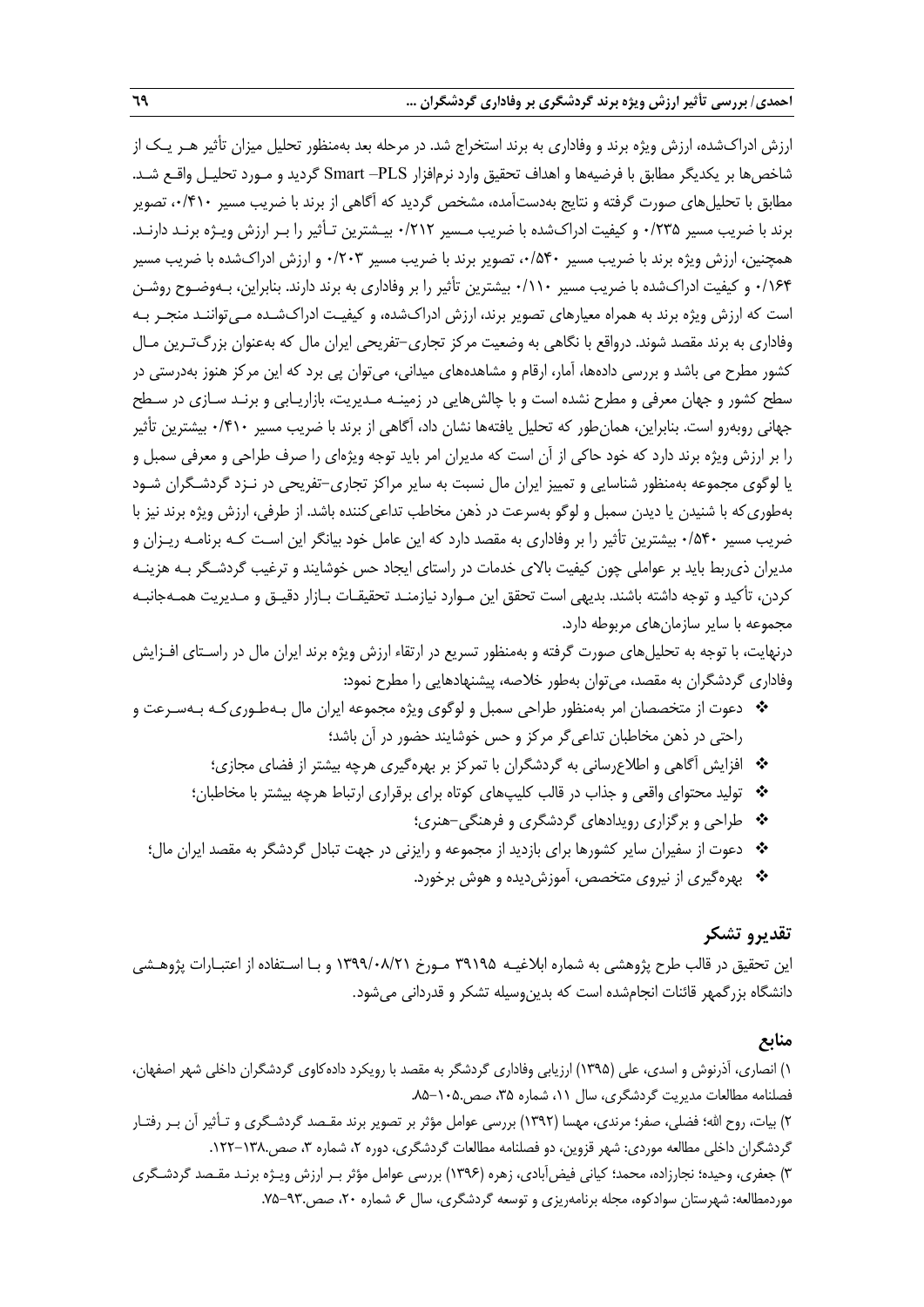4) جلاليان، سيد اسحاق (1397) بررسي عوامل مؤثر بر ارزش ويژه برند در مقصد گردشگري مطالعه موردي: شهر مريـوان، نـشريه گردشگري شهري، دوره ۵، شماره ۴، صص. ۸۶-۷۳.

5) جلاليان، سيد اسحاق، سعيدي، مهدي؛ ويسيان، محمد (1398) تحليـل ارزش ويـژة برنـد مقـصد گردشـگري شـهري (مطالعـة موردي: شهر مريوان)، پژوهش هاي جغرافيا و برنامهريزي شهري، دوره۷، شماره ۲، صص.٣٢٨-٣٣٣.

6) خوارزمي، اميد علي و ابراهيمي، ليلي (1396) تحليل تأثير تصوير مقصد بر وفاداري گردشگران مطالعه موردي: شهر تبريز، مجلّه جغرافيا و توسعه فضاي شهري، سال ،4 شماره ،1 صص.57-75.

7) درزيان عزيزي، عبدالهادي؛ فعلي، راضيه؛ رحيمي؛ فرج االله؛ محمودي، ادريـس (1395) تـأثير عوامـل شـناختي و احـساسي بـر وفاداري گردشگران به مقصد گردشگري، فصلنامه تحقيقات بازاريابي نوين، سال ۶، شماره ۲، صص.3۲-۳۷.

8) رمضان زاده لسبوئي، مهدي؛ اكبريان رونيزي، سعيد رضـا؛ رمـضاني فـر، حديثـه؛ حيـدري، زهـرا (1394) توسـعه گردشـگري در شهرهاي ساحلي و امنيت اجتماعي مطالعه موردي: شهر تنكابن، پژوهش هاي جغرافيـاي برنامـهريـزي شـهري، دوره ٣، شـماره ٣، صص.309-324.

9) سپهرنيا، رزيتا (1390) بررسي نقش جهانيشدن در شكلگيري خاص گراييهاي فرهنگي، مطالعـات راهبـردي سياسـتگـذاري عمومي، دوره ٢، شماره ۵، صص.١٢١-١۴۴.

10) غفاري، محمد؛ رضايي دولتآبادي، حسين؛ دهقاني اناري، فرشيد (1393) تحليل عوامل مؤثر بر وفاداري گردشگران به مقاصد گردشگری موردمطالعه: گردشگران خارجی سفركرده به شهر اصفهان، مديريت فرهنگسـازماني، دوره ۱۲، شـماره ۳، صـص.۵۶۸-.۵۵۱

11) فني، زهره و محمدنژاد.، علي (1389) نقش مديريت شـهري در توسـعه گردشـگري مطالعـه مـوردي : شـهر رامـسر، فـصلنامه مطالعات مديريت گردشگري، دوره ۴، شماره ۱۱، صص ١٢٢٠-١٠١

12) كاظمي، علي؛ غفاري، محمد؛ كنجكاو منفرد، اميررضا؛ تسليمي بابلي، امين (1394) در پژوهشي به بررسي تأثير احساس تعلـق به مقاصد گردشگري بر رضايت و وفاداري گردشگر مطالعه موردي: گردشگران خارجي سفركرده به شهر اصفهان، مجله برنامهريزي و توسعه گردشگري، سال ۴، شماره ۱۲، صص.۵۲-۳۴.

13) كروبي، مهدي (1398) تأثير برند گردشگري شهر يزد در ايجاد رضايت و وفاداري گردشگران داخلـي، فـصلنامه گردشـگري و توسعه، سال ۸، شماره ۴، صص.۳۷-۲۳.

14) نساجي كامراني، مهدي؛ كريمي، اوژن؛ محمودي ميمند، محمد؛ درويش، حسن (1396) تبيين مدل عوامل مؤثر بر ارتقاي برنـد گردشگري جمهوري اسلامي ايران، فصلنامه مديريت سازمان،هاي دولتي، دوره ۵، شماره ۴، صص ۱۰۶۰-۹۵. 15) همتي، رضا و زهراني، داود (1393) بررسي عوامل مؤثر بر رضامندي و وفاداري گردشگران خارجي به اصـفهان بـهمثابـه برنـد

گردشگري، برنامهريزي و توسعه گردشگري، دوره ٣، شماره ١٠، صص.٢٠٢-١٨٢.

- 16) Ansari, Azarnoosh. & Asadi, Ali. (2016) Evaluation of tourist loyalty to the destination with the data mining approach of domestic tourists in Isfahan, Journal of Tourism Management Studies, Vol.11, No.35, pp. 85-105. [In Persian].
- 17) Bayat, Ruhollah. & Fazli, Safar. & Marandi, Mahsa. (2013) Investigating the effective factors on the brand image of the tourist destination and its effect on the behavior of domestic tourists Case study: Qazvin city, Journal of Tourism Studies, Vol.2, No.3, pp. 122-138. [In Persian].
- 18) Darzian Azizi, A. H. & Feli, R. & Rahimi, F. & Mahmoudi, I. (2016) The effect of cognitive and emotional factors on tourists' loyalty to tourism, Journal of Modern Marketing Research, Vol.6, No.2, pp. 37-54. [In Persian].
- 19) Fani, Zohreh. & Mohammadnejad, Ali. (2010) The Role of Urban Management in Tourism Development Case Study: Ramsar City, Journal of Tourism Management Studies, Vol.4, No.11, pp. 101-122. [In Persian].
- 20) Gartner, William c. & Ruzzier, Maja Konwcnik. (2011) Tourism Destination Brand Equity Dimensions: Renewal Versus Repeat Market, Journal of Travel Research, Vol.50, No.5, pp.471-481.
- 21) Ghaffari, Mohammad. & Rezaei Dolatabadi, Hossein. & Dehghani Anari, Farshid. (2014) Analysis of Factors Affecting Tourists' Loyalty to the Study Tourism Destinations: Foreign Tourists Traveling to Isfahan, Organizational Culture Management, Vol.12, No.3, pp. 551-568. [In Persian].
- 22) Hemmati, Reza. & Zahrani, Davood. (2014) A Study of Factors Affecting the Satisfaction and Loyalty of Foreign Tourists to Isfahan as a Tourism Brand, Tourism Planning and Development, Vol.3, No.10, pp. 182-204. [In Persian].
- 23) Jafari, W. & Najarzadeh, M. & Kiani Feyzabadi, Z. (2017) A Study of Factors Affecting the Special